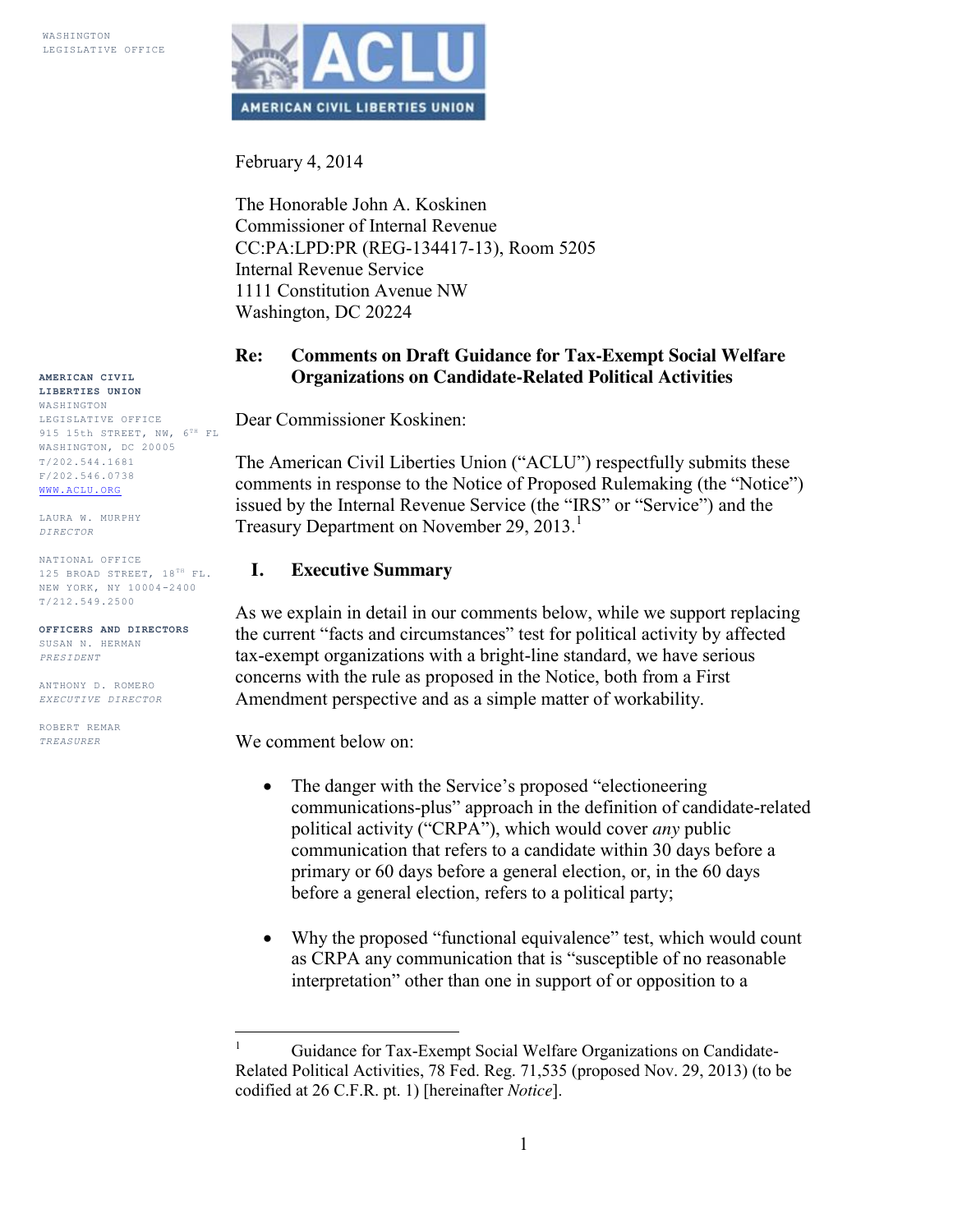candidate or candidates of a party, will fundamentally undermine the bright-line approach that the Service wishes to adopt, and will produce the same structural issues at the IRS that led to the use of inappropriate criteria in the selection of various charitable and social welfare groups<sup>2</sup> for undue scrutiny;<sup>3</sup>

- The need to exclude non-partisan voter guides, get-out-the-vote ("GOTV") drives and voter registration activity from the definition of CRPA;
- The need to exclude non-partisan candidate events during the 60/30-day blackout period from the definition of CRPA;
- The need to harmonize the definition of CRPA across all tax-exempt groups and to provide greater clarity and coordination with the definition of "exempt function" under 26 U.S.C. § 527(e)(2) (2012);<sup>4</sup> and
- Why the Service should apply a real bright-line test for CRPA that limits its scope as closely as possible to "magic words" express advocacy.<sup>5</sup>

Despite our serious concerns with the approach in the proposed rule, the Service can and should take resolute steps to address the issues that resulted in the inappropriate targeting of conservative and progressive  $\S 501(c)(4)$  (and  $\S (c)(3)$ ) groups, and to apply a true bright-line test for political intervention by social welfare groups. Most social welfare organizations—on both the left and right—serve exactly that function as they see it, the promotion of social welfare and community good. Based on their respective visions, they advocate for the powerless and the voiceless. They promote fiscal responsibility and good government. They serve as a check on government overreach, or as a cheerleader for sound public policy.

<sup>4</sup> "Exempt function," somewhat counter-intuitively, does not refer to activities conducted by a taxexempt group. Rather, it covers political advocacy, which is *taxable* under § 527 if engaged in by a § 501(c) group. Specifically, "exempt functions" include "influenc[ing] or attempt[ing] to influence the selection, nomination, election, or appointment of any individual to any federal, state, or local public office or office in a political organization, or the election of Presidential or Vice-Presidential electors, whether or not such individual or electors are selected, nominated, elected, or appointed."

<sup>5</sup> The "magic words" test refers to communications that use express terms of advocacy for or against a candidate, as opposed to communications that may be critical or laudatory but represent advocacy around specific legislative, regulatory or policy issues. The test has its origins in *Buckley v. Valeo*, 424 U.S. 1, 44 n.52 (1976) ("The construction would restrict the application of  $\frac{608(e)}{1}$  to communications containing express words of advocacy of election or defeat, such as 'vote for,' 'elect,' 'support,' 'cast your ballot for,' 'Smith for Congress,' 'vote against,' 'defeat,' 'reject.'"). We acknowledge that the list of express advocacy "magic words" in *Buckley* is not exhaustive, and we look forward to working with the Service to inclusively refine the definition of express advocacy.

<sup>&</sup>lt;sup>2</sup> Referred to herein as §§ 501(c)(3) and 501(c)(4) groups, respectively.

<sup>&</sup>lt;sup>3</sup> Treasury Inspector Gen. for Tax Admin., Inappropriate Criteria Were Used to Identify Tax-Exempt Applications for Review (2013) (the "TIGTA Audit").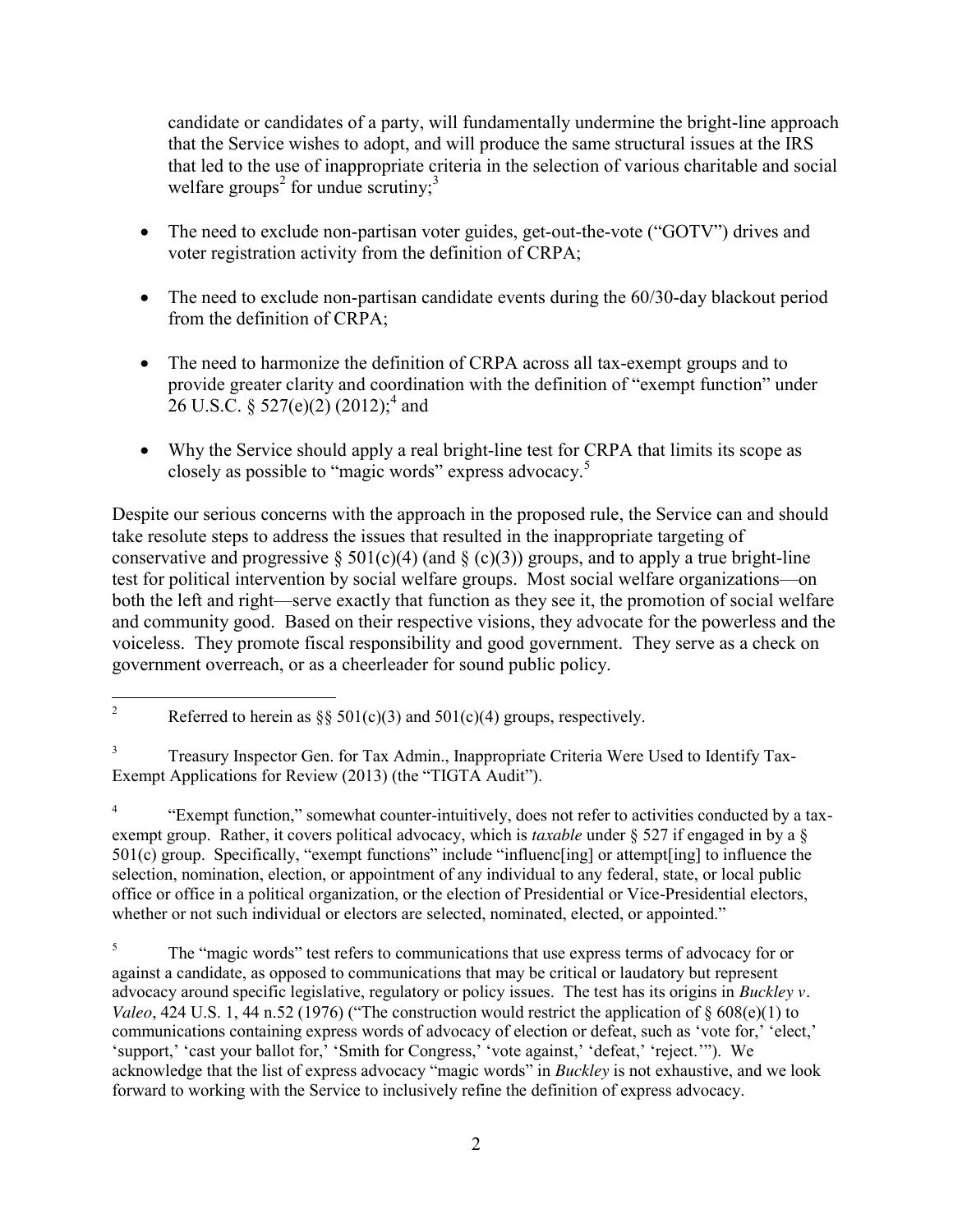In many of these functions, social welfare organizations praise or criticize candidates for public office on the issues and they should be able to do so freely, without fear of losing or being denied tax-exempt status, even if doing so could influence a citizen's vote. Such advocacy is at the heart of our representative democracy. To the extent it influences voting, it does so by promoting an informed citizenry. The current IRS exempt organization review system serves to chill that activity and, despite our concerns with the proposed rule, we appreciate the Service's demonstrated commitment to reforming the current rule to provide a clearer standard.

We further believe that those social welfare organizations that are serving a private benefit, or that are engaged in actual partisan political activity, can be regulated without chilling legitimate issue advocacy.

## **II. Interest of Commenter**

The ACLU is a nationwide, nonprofit, non-partisan organization with more than 500,000 members dedicated to the principles of liberty and equality embodied in the Constitution and our nation's civil rights laws.

As a matter of formal policy, we do not endorse or oppose candidates or nominees for political office. We do, however, often engage in issue advocacy on legislative and policy matters impacting civil liberties and civil rights. We frequently do so in close proximity to elections, and identify office holders, some of whom may be candidates, in these communications.<sup>6</sup>

We also provide extensive voter education materials, including an online ACLU "scorecard" that assigns numerical scores to all current members of Congress based on key civil liberties and civil rights votes and, prior to the 2012 presidential election, a resource called "Liberty Watch" that likewise assessed the civil liberties records of President Obama, Governor Romney and Governor Johnson, the Libertarian Party candidate.<sup>7</sup> None of these materials endorse or oppose a candidate or nominee.

Further, the ACLU has an extensive state and local network, with affiliates and chapters in every state and Puerto Rico.<sup>8</sup> These organizations separately advocate for civil liberties and civil rights at all levels of state and local government, and are often deeply involved in efforts to protect

<sup>7</sup> *See* Key Votes: Congress, ACLU.org,<http://bit.ly/1fsuftY> (last visited Jan. 13, 2014); ACLU Liberty Watch 2012,<http://www.aclulibertywatch.org/> (last visited Jan. 13, 2014).

 <sup>6</sup> *See McConnell v. Fed. Election Comm'n*, 251 F. Supp. 2d 176, 793 (D.D.C. 2003) (opinion of Leon, J.), *aff'd in part*, *rev'd in part*, 540 U.S. 93 (2003), *overruled in part by*, *Citizens United v. Fed. Election Comm'n*, 558 U.S. 310 (2010) ("[The] 60 days before a general election and 30 days before a primary . . . are often periods of intense legislative activity. During election years, the candidates stake out positions on virtually all of the controversial issues of the day. Much of the debate occurs against the backdrop of pending legislative action or executive branch initiatives." (quoting Decl. of Laura. W. Murphy, director of the ACLU's national lobbying office  $\P$  12)).

<sup>&</sup>lt;sup>8</sup> Local ACLU Affiliates, ACLU.org,<https://www.aclu.org/affiliates> (last visited Jan. 15, 2014).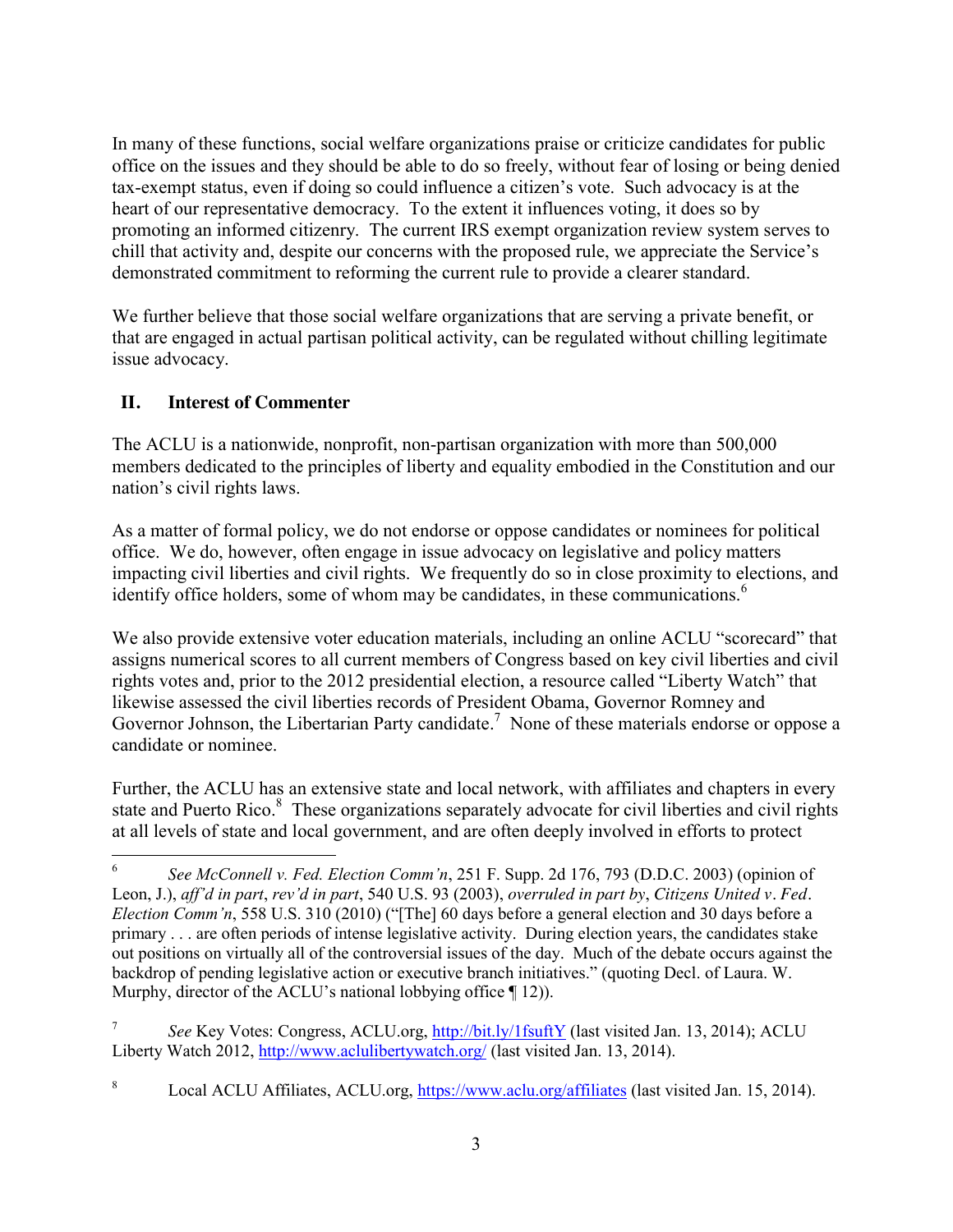low-income and minority voters. These efforts include participation in legislative advocacy and voter education campaigns, including a coordinated effort called "Let Me Vote" that provides state-by-state information and resources on how voters can register, polling place locations, early and absentee voting and, crucially, abusive voter identification requirements.<sup>9</sup> ACLU affiliates and chapters are likewise bound by formal policy to abstain from *any* partisan political activity.

Nevertheless, under a plain reading of the proposed rule, to the extent this activity is performed by the ACLU's § 501(c)(4) entity, the American Civil Liberties Union, Inc. ("ACLU, Inc."), and by state and local ACLU  $\S$  501(c)(4) affiliate and chapter groups, it may qualify as CRPA.

Additionally, based on past experience, we anticipate that both the Service and tax practitioners will look to the final rule for  $\S 501(c)(4)$  groups as guidance for other tax-exempt organizations. The breadth of the proposed definition of CRPA could therefore significantly impair the ability of the ACLU's § 501(c)(3) entity, the American Civil Liberties Union Foundation, Inc. ("ACLU Foundation, Inc."), to engage in public communications and advocacy, despite only an insubstantial part of its activities being federal or state lobbying, and its complete avoidance of any partisan political activity. 10 The ACLU Foundation, Inc. sponsors communications that mention candidates for public office as part of its issue advocacy that some may argue qualify under the proposed definition of CRPA.

Accordingly, we can say with confidence that bona fide charitable organizations, may also, under the proposed rule, be forced to seriously "hedge and trim" what should be fully protected speech in their issue advocacy to stay far clear of any potential CRPA.<sup>11</sup> Worse, this chilling effect will be more acute for smaller organizations that do not have access to legal expertise in this area.

For the past four decades, the ACLU has been involved in efforts to craft sensible campaign spending laws that respect First Amendment principles while limiting corruption. We support numerous measures to improve the integrity of our political system, including reasonable limits on direct campaign contributions, meaningful public financing, appropriate disclosure rules, reasonable bulwarks against coordination between candidates and outside political groups, enforcement of criminal laws against straw donors and measures to improve under-resourced candidates' access to media.<sup>12</sup>

 <sup>9</sup> *See* Know Your Voting Rights: State-By-State Voter Information 2012, ACLU.org, <http://bit.ly/Lfpy8Q> (last visited Jan. 17, 2014). The ACLU has been at the forefront of the fight against various voter discrimination tactics, including voter identification requirements that disproportionately disenfranchise minority, low-income and elderly Americans. *See* Voter ID, ACLU.org, <http://bit.ly/1eQwkwW> (last visited Jan. 17, 2014).

<sup>&</sup>lt;sup>10</sup> The ACLU Foundation, Inc. does take an annual election under 26 U.S.C.  $\S$  501(h) (2012).

<sup>&</sup>lt;sup>11</sup> *Buckley*, 424 U.S. at 43 (opining that, absent a truly bright line between express and issue advocacy, restrictions on political speech offer "no security for free discussion" and force speakers to "hedge and trim" (quoting *Thomas v. Collins*, 323 U.S. 516, 535 (1945))).

<sup>12</sup> *See* Gabe Rottman, *Common Ground on Campaign Finance*, ACLU.org (Apr. 12, 2013), [http://bit.ly/12RpLGK;](http://bit.ly/12RpLGK) Michael W. Macleod-Ball, *One Key to Campaign Finance Reform*, ACLU.org (June 21, 2012), [http://bit.ly/1m5JLN0;](http://bit.ly/1m5JLN0) The ACLU and Citizens United[, http://bit.ly/1eptX5n](http://bit.ly/1eptX5n) (last visited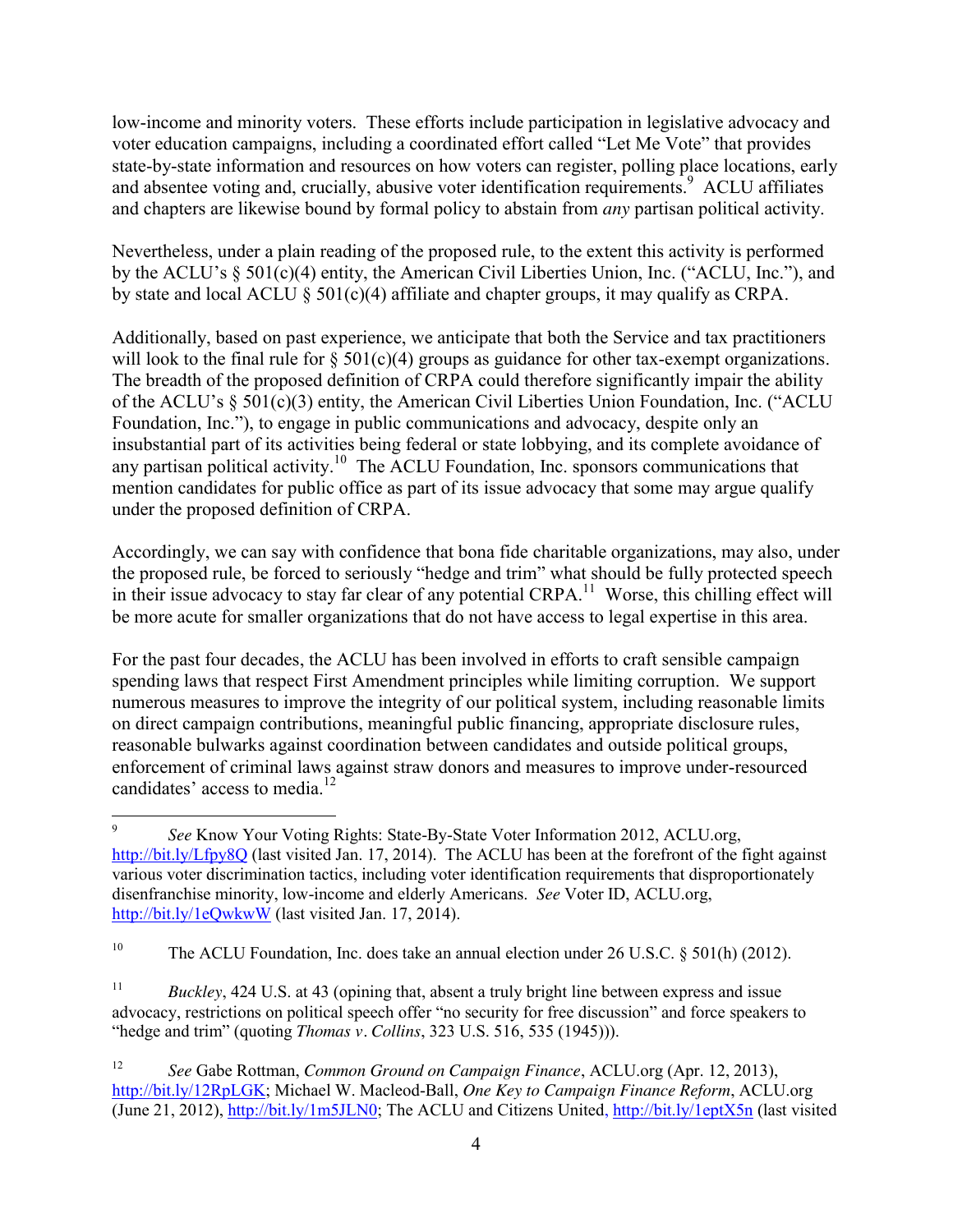Since even before *Buckley*, however, we have also forcefully defended the First Amendment in the face of well-meaning but overreaching campaign finance laws that unconstitutionally restrict issue advocacy.<sup>13</sup> As explained below in detail, we fear that the proposed rule will result in many of the same unintended consequences that we warn of in that context, and will impermissibly chill political speech that should receive the highest level of protection under the First Amendment.<sup>14</sup>

#### **III. The Proposed Blackout Period in the 30 Days Before a Primary and 60 Days Before a General Election Will Sweep In Vast Amounts of Non-Partisan Issue Advocacy, and Will Pose Daunting Logistical Challenges for Tax-Exempt Groups**

The proposed rules would extend the definition of CRPA to any "public communication" in the 30 days before a primary or 60 days before a general election that refers to one or more clearly identified candidates or, in the case of a general election, one or more political parties that are represented in the election.<sup>15</sup>

"Public communication," in turn, includes any communication (1) by broadcast, cable or satellite; (2) on an internet website; (3) in a newspaper, magazine or other periodical; (4) in the form of paid advertising; or (5) that otherwise reaches, or is intended to reach, more than 500 persons.16 "Communication" is defined circularly as any communication by whatever means, including written, printed, electronic, video or oral communications.<sup>17</sup>

Jan. 15, 2014); News Release, ACLU, In New Alliance, ACLU and Public Campaign Urge Support for Full Public Financing (Oct. 26, 1999), [http://bit.ly/16Ia6cH.](http://bit.ly/16Ia6cH)

<sup>13</sup> *See* Amicus Curiae Br. of the Am. Civil Liberties Union in Support of Appellant on Supplemental Question*, Citizens United v. Fed. Election Comm'n*, 558 U.S. 310 (2010) (No. 08-205), 2009 WL 2365203; Br. Amicus Curiae of the Am. Civil Liberties Union in Support of Appellee, *Fed. Election Comm'n v. Wis. Right to Life, Inc.*, 551 U.S. 449 (2007) (Nos. 06-969, 06-970), 2007 WL 894817; Br. of Appellant Am. Civil Liberties Union, *McConnell v. Fed. Election Comm'n*, 540 U.S. 93 (2003) (No. 02- 1374), 2003 WL 21649664; Br. of the Am. Civil Liberties Union, Amicus Curiae, in Support of Appellee at 14, *Austin v. Mich. State Chamber of Commerce*, 494 U.S. 652 (1990), 1989 WL 1126847, at \*14; Br. Amicus Curiae of the Am. Civil Liberties Union and the Civil Liberties Union of Mass., *Fed. Election Comm'n v. Mass. Citizens for Life, Inc.*, 479 U.S. 238 (1986), 1986 WL 727489; *Buckley v. Valeo*, 424 U.S. 1 (1976); *Am. Civil Liberties Union v. Jennings*, 366 F. Supp. 1041 (D.D.C. 1973), *vacated as moot sub nom.*, *Staats v. Am. Civil Liberties Union*, 422 U.S. 1030 (1975); *United States v. Nat'l Comm. for Impeachment*, 469 F.2d 1135 (2d Cir. 1972).

<sup>14</sup> *R.A.V. v. City of St. Paul*, 505 U.S. 377, 422 (1992) ("Our First Amendment decision have created a rough hierarchy in the constitutional protection of speech. Core political speech occupies the highest, most protected position . . . .") (Stephens, J., concurring).

<sup>15</sup> *Notice*, *supra* note 1, at 71,541 (§ 1.501(c)(4)-1(a)(2)(iii)(A)(2)).

<sup>16</sup> *Id.* (§ 1.501(c)(4)-1(a)(2)(iii)(B)(5)).

 $\overline{a}$ 

<sup>17</sup> *Id.* (§ 1.501(c)(4)-1(a)(2)(iii)(B)(3)).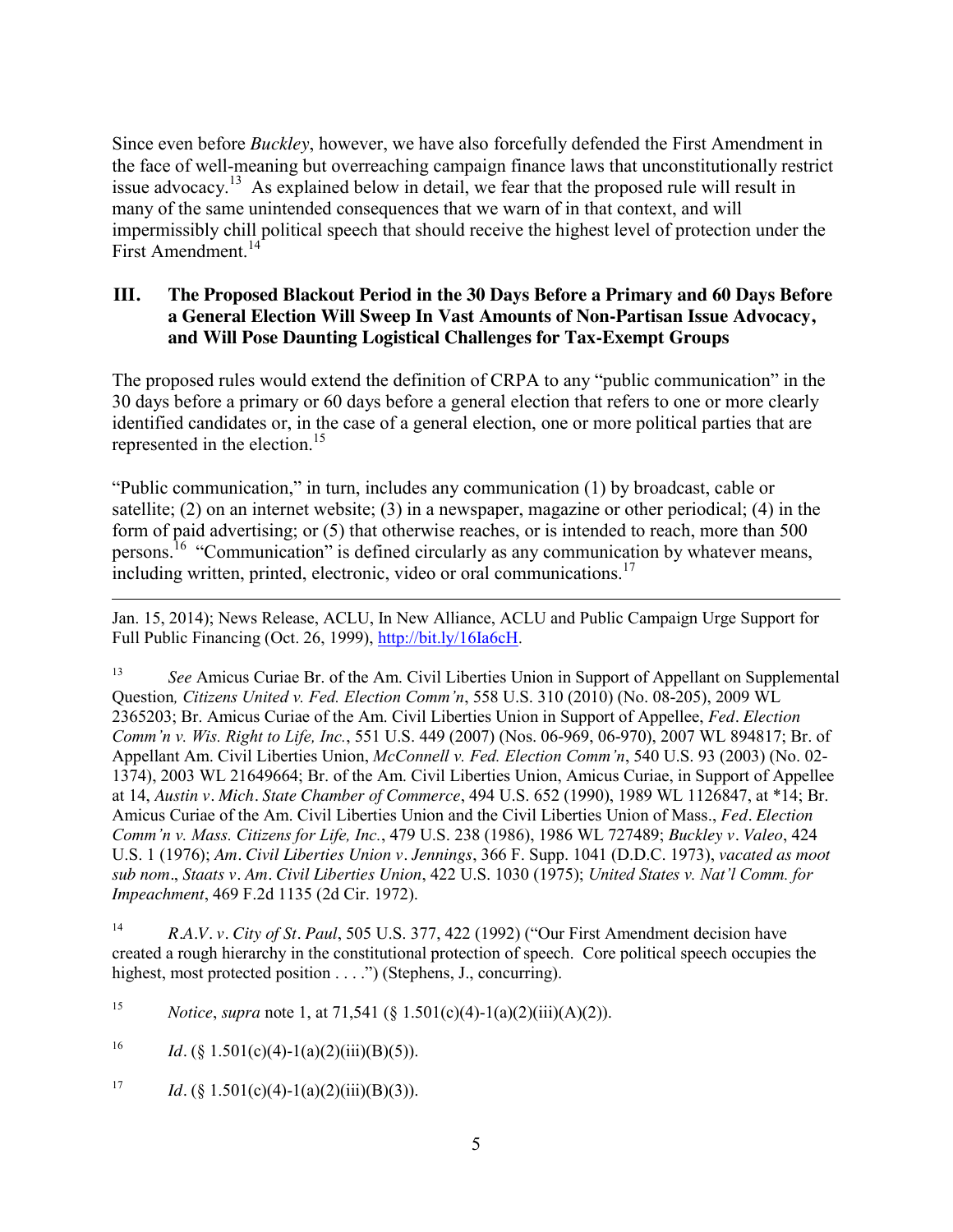"Candidate" is defined aggressively to include any federal, state or local candidate or nominee (including electors) in a race for  $(1)$  public office,  $(2)$  a recall election *or*  $(3)$  office in a political organization.18 "Clearly identified" includes (1) express reference to the candidate, including through a photograph, drawing or other visual representation; (2) identification apparent by reference (e.g., "the Mayor"); *or* (3) reference solely to an "issue or characteristic" that serves to differentiate candidates or nominees from their opponents.<sup>19</sup> "Election" covers all federal, state and local caucuses and primary, general, special, run-off and recall elections.<sup>20</sup>

Accordingly, and as the Service acknowledges, virtually any document, audio-visual file or graphic posted to a  $\S 501(c)(4)$  group's website that identifies a "candidate," including documents that merely reference a hot-button issue like abortion or voting rights in a particular election, will qualify as a "public communication."<sup>21</sup> If they appear during the blackout periods, they qualify as CRPA.

The 30- and 60-day blackout periods track a similar approach in the "electioneering communications" that were regulated under the Bipartisan Campaign Reform Act, $^{22}$  but the capacious definitions of "public communication" and "communication" dramatically expand the scope of the proposed regulation.

This "electioneering communications-plus" CRPA would encompass an enormous amount of ACLU material that has absolutely nothing to do with partisan politicking.

In fact, ACLU legislative counsel and representatives produce several dozen documents a week, especially in the lead up to a national election, that expressly mention an incumbent candidate or

<sup>19</sup> *Id.* (§ 1.501(c)(4)-1(a)(2)(iii)(B)(2)).

<sup>20</sup> *Id.*  $(\S 1.501(c)(4) - 1(a)(2)(iii)(B)(4))$ . Special and run-off elections used to nominate a candidate are treated as primary elections, as are conventions or caucuses; special or run-off elections that elect a candidate are considered general elections. A recall election is classified as a general election. *Id.* 

<sup>21</sup> *Id.* at 71,540 ("These proposed rules also provide that an organization's Web site is an official publication of the organization, so that material posted by the organization on its Web site may constitute candidate-related political activity.").

<sup>22</sup> *See* Pub. L. No. 107-155, 116 Stat. 81, § 203 (2002) ("BCRA"). Section 203 was codified at 2 U.S.C. § 441b (2012) and amended § 316 of the Federal Election Campaign Act, Pub. L. No. 92-225, 86 Stat. 3 (1972) ("FECA"). It barred various entities, including non-profit corporations like the ACLU, from making any electioneering communications, defined as broadcast, cable or satellite communications that clearly identify a candidate for federal office in the 60 days before a general election or 30 days before a primary, and, with the exception of presidential races, are targeted at the relevant electorate. The restriction on electioneering communications was narrowed by the Supreme Court in *Fed. Election Comm'n v. Wis. Right to Life, Inc.*, 551 U.S. 449 (2007) ("*WRTL*"), and struck down in *Citizens United v. Fed. Election Comm'n*, 558 U.S. 310 (2010).

<sup>&</sup>lt;sup>18</sup> *Id.*  $(§ 1.501(c)(4)-1(a)(2)(iii)(B)(1)).$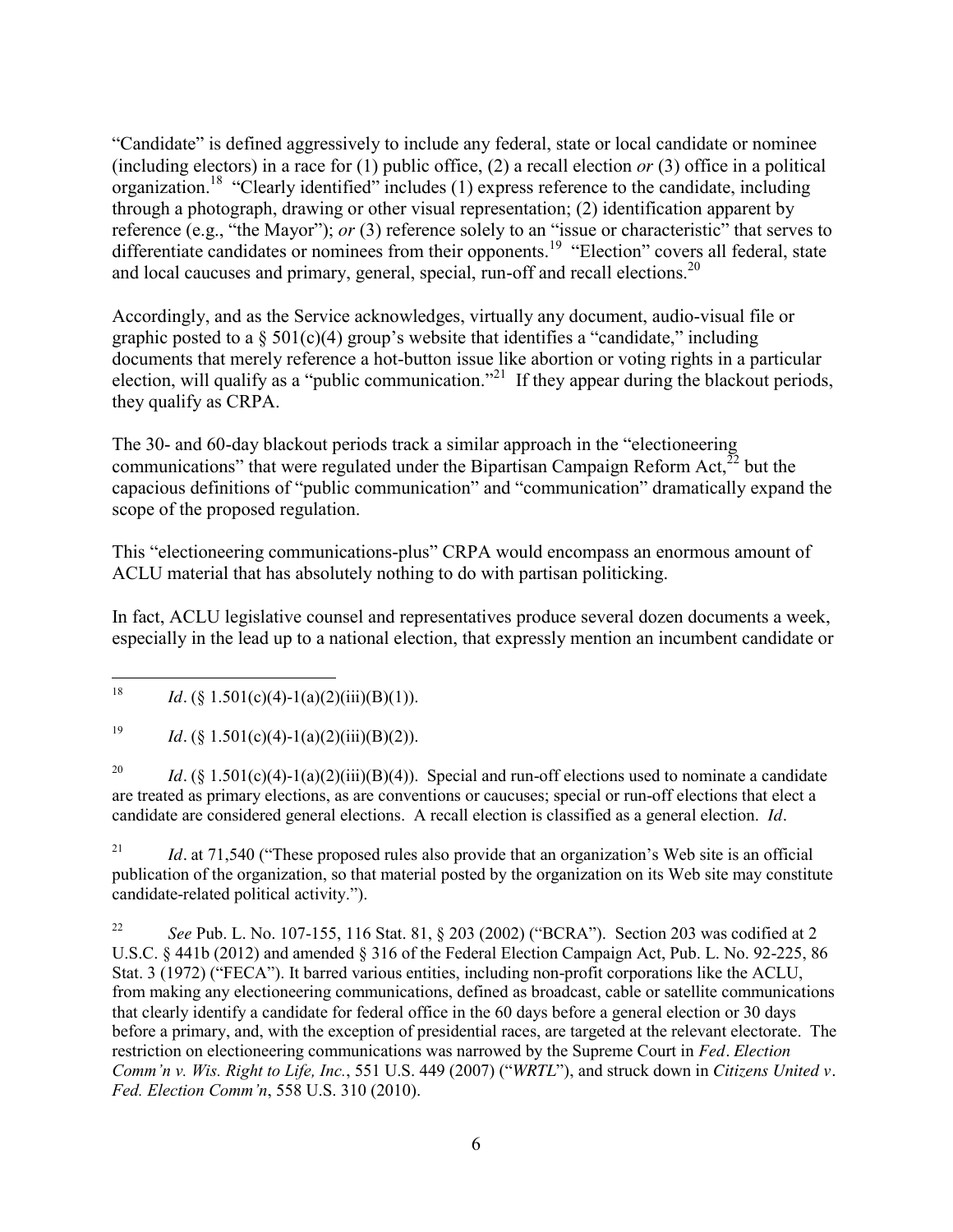party. ACLU affiliates and chapters do the same at the state and local level. All of this work is part of our workaday legislative analysis and advocacy; it has nothing to do with attempting to influence the outcome of any particular election.

Indeed, the Service's proposed definition of public communication could encompass internal communications to our members, donors and supporters. For instance, "ACLU Action" seeks to mobilize existing supporters and identify potential new members through targeted communications on litigation, legislation and public policy issues. All of these communications include a requested action, which may either directly identify a sitting lawmaker running for reelection or may be deemed to identify a candidate through mention of a disputed campaign issue.<sup>23</sup> None of these communications are meant to influence the outcome of an election, but rather are meant to influence the debate on a particular issue. Any restriction on these communications would clearly implicate our members' and supporters' associational and free speech rights. $^{24}$ 

Remarkably, the Service even anticipates that communications produced and posted to a social welfare group's website *before* the blackout period would slip into the definition of CRPA if left up *during* the blackout period.<sup>25</sup> Accordingly, the ACLU would have to purge its website of all communications identifying a federal, state or local candidate or, in the case of a general election, even a political party during the blackout period, or would have to devise a way of accounting for them as CRPA.

It's crucial to note that the ACLU's website includes literally hundreds of thousands of individual webpages, and the proposed blackout rules would cover vast amounts of content that has absolutely nothing to do even with issue advocacy, let alone partisan politicking. For instance, it could cover copies of publicly filed lawsuits with government defendants, requests under the Freedom of Information Act, any communication addressed to a candidate currently holding elective or appointed office or even 50-state legal surveys mentioning covered officials.

Further, were the Service to harmonize the definition of CRPA with § 527, we would have to count them as reportable exempt function expenditures under  $\S 527(e)(2)$  subject to tax under  $\S$ 527(f). Such a requirement isn't just unworkable, it's impossible.

<sup>&</sup>lt;sup>23</sup> *See Notice*, *supra* note 1, at 71,541 (§ 1.501(c)(4)-1(a)(2)(iii)(B)(2) (explaining that communication not identifying candidate by name, image or reference may still "clearly identiffy]" candidate through reference to "issue or characteristic used to distinguish the candidate from other candidates"); *see also* discussion *infra* pp. 15-16.

<sup>24</sup> *Cf.*, *Va. State Bd. of Pharm. V. Va. Citizens Consumer Council, Inc.*, 425 U.S. 748, 756 (1976) ("[W]here a speaker exists . . . the [First Amendment] protection afforded is to the communication, to its source and to its recipients both."); *Kleindienst v. Mandel*, 408 U.S. 753, 762-63 (1972) (acknowledging independent First Amendment right to "receive information and ideas"); *Lamont v. Postmaster Gen.*, 381 U.S. 301 (1965) (affirming right of U.S. citizens to receive foreign publications).

<sup>25</sup> *See Notice*, *supra* note 1, at 71,539.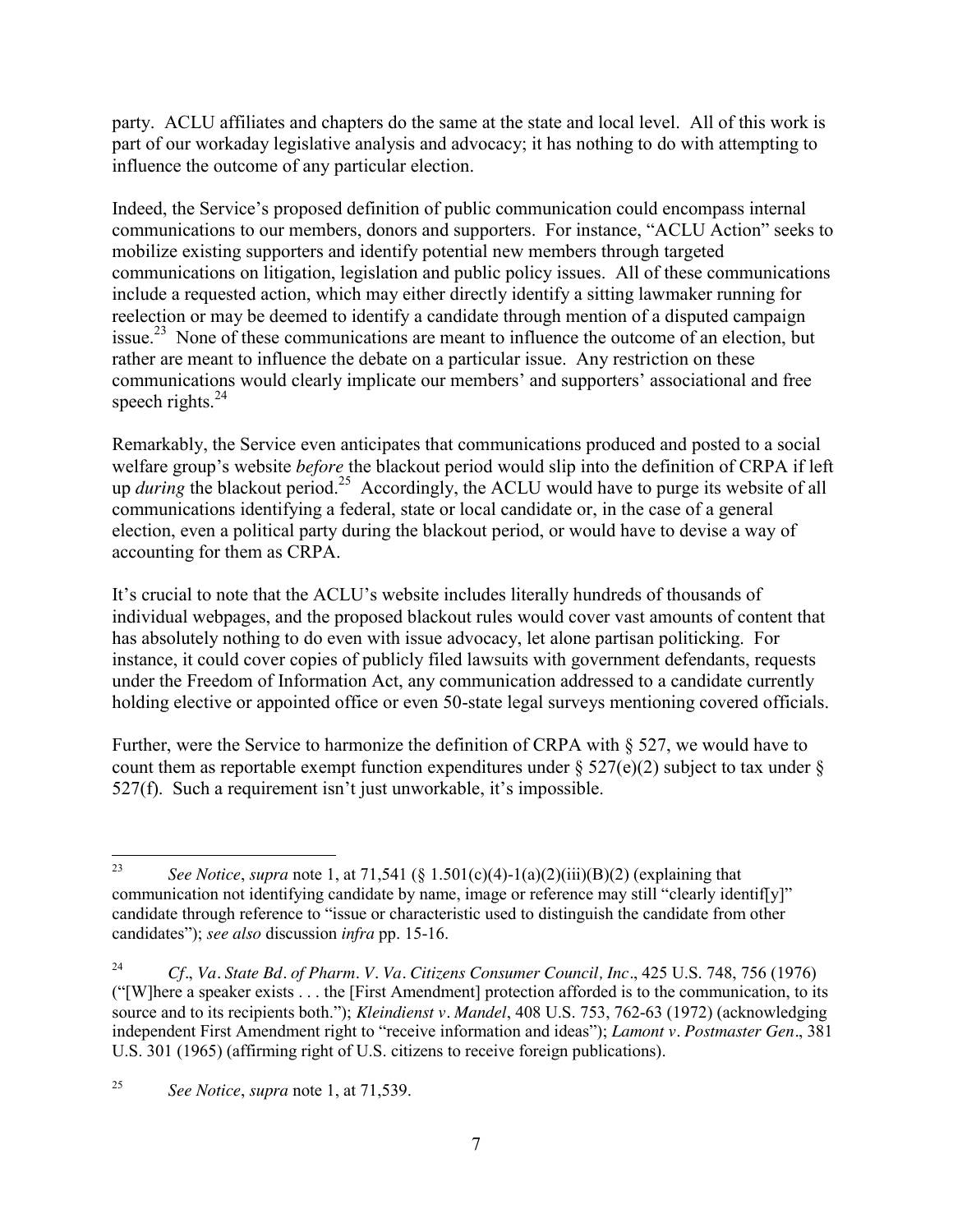Additionally, during a presidential election year, the blackout period will extend *far* beyond just the 30 days before the nominating convention or 60 before Election Day.

In 2012, for instance, both major parties held their initial caucuses on January 3. The 30-day clock would therefore have begun on December 4, 2011. For both Democrats and Republicans, there was no 30-day break between primaries from January 3 through late June. In other words, the 30-day blackout period for each primary would have ended only after another blackout period had begun. Accordingly, successive 30-day primary blackout windows would have applied to all communications from early December 2011 through June 5, 2012, for Democrats (the South Dakota primary) and June 26, 2012, for Republicans (the Utah primary).

Additionally, for the Republicans, the 30-day clock before the national convention would have started ticking on July 28 (30 days before August 27), providing a mere 31-day non-blackout period between early December 2011 and late August 2012. For the Democrats, the 30-day prenational convention blackout period would have started on August 6, 2012 (30 days before September 5), providing only a 60-day non-blackout period for communications. For both parties, the pre-*election* 60-day blackout would have started on September 7, 2012—two days after the Democratic convention began.

In Table 1 below, we use the 2012 presidential election to demonstrate the scope of the overlapping  $60/30$ -day primary-general CRPA blackout.<sup>26</sup> We list the number of days between the first caucus and the election in which a mere mention of *any* presidential candidate, including a third party candidate, would qualify a communication as CRPA, and the limited number of days that escape the rolling 30/60-day blackout periods.

Importantly, during the last 60 days before the election, even mention of a political party represented in the election would qualify as CRPA. This would include *objectively* non-partisan communications that are supportive or critical of all represented parties equally (e.g., "neither Democrats nor Republicans have committed to reforming NSA surveillance authority" or "the ACLU applauded the bi-partisan vote today on surveillance reform, where 94 Republicans joined 111 Democrats in attempting to defund NSA bulk collection authority").

|   | lowa Caucus        | ast Primary   | onvention          | Non-CRPA Days    | <b>CRPA</b><br>$D$ avs <sup>2</sup> |
|---|--------------------|---------------|--------------------|------------------|-------------------------------------|
| ◡ | Dec. 4, 2011       | June 5, 2012  | 2012<br>Sept. $5.$ | $61^{28}$        | 278                                 |
| v | $201_1$<br>Dec. 4. | June 26, 2012 | 2012<br>Aug        | $\sqrt{41}^{29}$ | 298                                 |

<sup>&</sup>lt;sup>26</sup> We focus on the two major parties for ease of illustration, but we note, crucially, that the rules would also apply to third parties that are able to field candidates for the presidential ticket.

<sup>&</sup>lt;sup>27</sup> Based on a count of 339 days between December 4, 2011, and Election Day, November 6, 2012.

<sup>&</sup>lt;sup>28</sup> That is, 60 days between the first caucus and the last state primary, plus presumably one day between the first day of the convention and the beginning of the election blackout period.

 $^{29}$  Adding 10 days between the first day of the convention and the election blackout to the 31-day CRPA window following the last primary.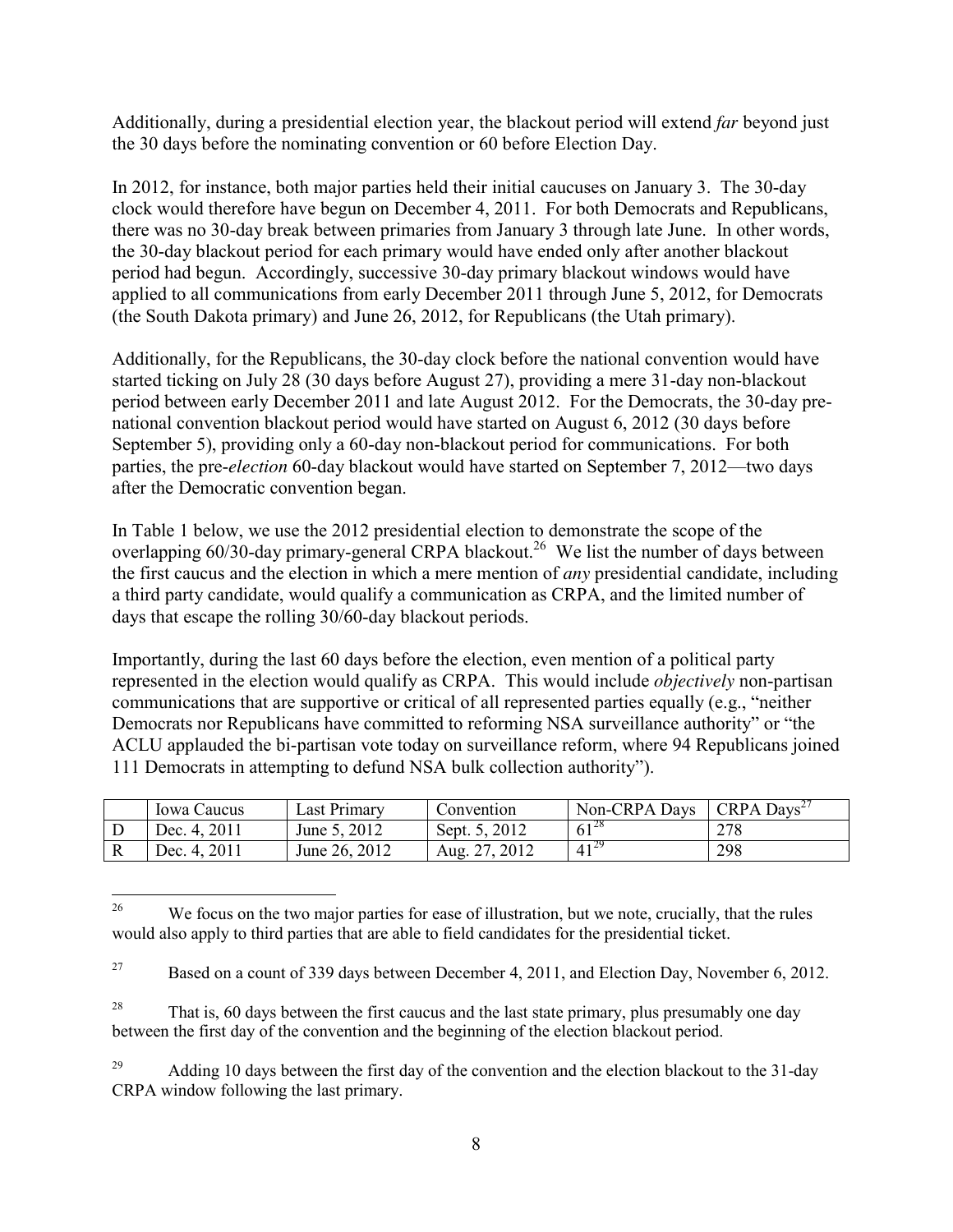By way of further illustration, we list below a representative sampling of the types of communications that would qualify as CRPA for this extended primary and general presidential election season. As noted, *all* of the ACLU's online communications referencing a candidate or, in the case of a general election, party would be covered under the proposed rule if they remained up during a blackout period, and hundreds of communications would be captured by the "rolling" 60/30-day presidential CRPA blackout demonstrated above.

For the sake of emphasis, however, we include only communications posted to our website in the 60 days before November 6, 2012. These include:

- A blog mentioning several House members by Legislative Counsel/Policy Advisor Gabe Rottman urging a "No" vote on the Stolen Valor Act, a bill that would criminalize false statements about military decorations; $30<sup>30</sup>$
- A blog by Legislative Assistant Sandra Fulton on ACLU testimony regarding domestic drone use, which quotes Rep. Hank Johnson (D-GA) and mentions drone legislation sponsor Rep. Ted Poe  $(R-TX)$ ;<sup>31</sup>
- An ACLU letter to the Privacy and Civil Liberties Oversight Board on domestic surveillance and privacy priorities, which mentions the president; $^{32}$
- A blog by Legislative Representative Ian Thompson on the one-year anniversary of the repeal of the military's "Don't Ask, Don't Tell" policy that criticized an anti-DADT measure introduced by Rep. Todd Akin (R-MO), then in a heated race against Sen. Claire McCaskill (D-MO);<sup>33</sup>
- Comments submitted to the Department of Health and Human Services and posted to the ACLU's website mentioning President Obama and criticizing an HHS rule that would unfairly exempt certain immigrant women and children from provisions of the new health care plan; 34

 <sup>30</sup> Gabe Rottman, *Stolen Valor in House Today*, ACLU.org, Sept. 11, 2012, [http://bit.ly/19Z3FGr.](http://bit.ly/19Z3FGr)

<sup>31</sup> Sandra Fulton, *ACLU Testifies as Congress Takes on Domestic Drones*, ACLU.org, Oct. 25,  $2012$ , [http://bit.ly/1i7Cycs.](http://bit.ly/1i7Cycs)

<sup>&</sup>lt;sup>32</sup> Letter from Michael Macleod-Ball & Michelle Richardson, ACLU, to the Privacy and Civil Liberties Oversight Board (Oct. 26, 2012), *available at* [http://bit.ly/1f92wJZ.](http://bit.ly/1f92wJZ)

<sup>33</sup> Ian S. Thompson, *At DADT Repeal's One-Year Anniversary, Refusing to Turn Back the Clock*, ACLU.org (Sept. 19, 2012), [http://bit.ly/1hYlF6s.](http://bit.ly/1hYlF6s)

<sup>&</sup>lt;sup>34</sup> Comments from Laura W. Murphy et al. to the Centers for Medicare & Medicaid Services (Oct. 29, 2012), *available at* [http://bit.ly/1hrNql5.](http://bit.ly/1hrNql5)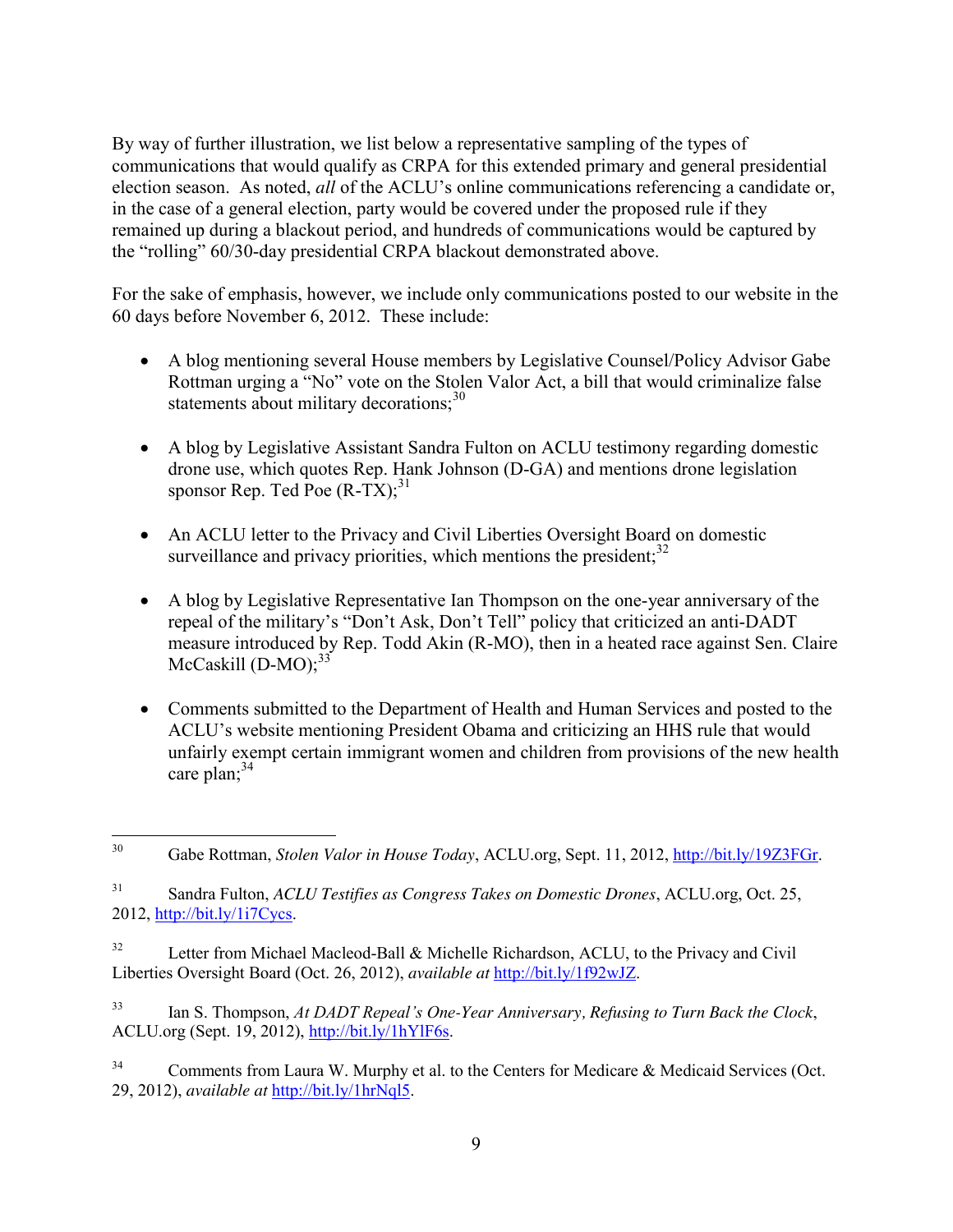- A detailed report by ACLU Policy Counsel Sarah Lipton-Lubet defending the Obama administration's contraceptive coverage rule in the Affordable Care Act  $("ACA")$ ;<sup>35</sup>
- A blog by Legislative Counsel/Policy Advisor Gabe Rottman praising President Obama for defending the First Amendment during the controversy over the "Innocence of Muslims" video in September 2012;<sup>36</sup>
- A blog by Legislative Counsel Devon Chaffee applauding the Obama administration's issuance of an executive order to prevent human trafficking by government contractors;<sup>37</sup>
- A blog by Legislative Representative Ian Thompson and Legislative Counsel Joanne Lin noting efforts by House Minority Leader Nancy Pelosi (D-CA) and Senator Dianne Feinstein (D-CA), both up for re-election in November, to have the Department of Homeland Security consider the ties of same-sex partners and spouses as a positive factor in determining discretionary relief in deportation cases;  $38$  and
- An amicus brief submitted by the national ACLU and the D.C. affiliate, posted to the ACLU's website, noting Sen. Harry Reid's (D-NV) support for the contraceptive coverage rule in the ACA.<sup>39</sup>

To put a finer and final point on it, we note that *these comments*, when posted to the ACLU's website and otherwise distributed, would likely qualify as CRPA under the proposed rule during the  $60/30$ -day blackout period, including the rolling blackout period before the 2014 election.<sup>40</sup> The ACLU would have to either remove *this* document from its website or otherwise determine a way to account for the expense in creating it as CRPA expenditures.

<sup>37</sup> Devon Chaffee, *President Issues Executive Order to Stop Human Trafficking in Government Contracts*, ACLU.org (Sept. 25, 2012), [http://bit.ly/LLNNMn.](http://bit.ly/LLNNMn)

<sup>38</sup> Ian S. Thompson & Joanne Lin, *Important Breakthrough for LGBT Immigrant Families*, ACLU.org (Oct. 2, 2012), [http://bit.ly/1g4N2fb.](http://bit.ly/1g4N2fb)

<sup>40</sup> Because they mention a clearly identifiable political party in the case of the 60-day general blackout and/or because they potentially refer to candidates in the 2014 race. *See Notice*, *supra* note 1, at 71,514 (§ 1.501(c)(4)-1(a)(2)(iii)(A)(2)).

<sup>&</sup>lt;sup>35</sup> Sarah Lipton-Lubet, Promoting Equality: An Analysis of the Federal Contraceptive Coverage Rule (Oct. 11, 2012), *available at* [http://bit.ly/1j7Rwlt.](http://bit.ly/1j7Rwlt)

<sup>36</sup> Gabe Rottman, *A "Foreign Policy Exception" to the First Amendment*, ACLU.org (Sept. 28, 2012), [http://bit.ly/LeWvmJ.](http://bit.ly/LeWvmJ)

<sup>&</sup>lt;sup>39</sup> Memorandum of the Am. Civil Liberties Union and the Am. Civil Liberties Union of the Nat'l Capital Area, as Amici Curiae, *Tyndale House Publishers, Inc. v. Sebelius*, 904 F. Supp. 2d 106 (D.D.C. 2012) (No. 12-1635(RBW)), 2012 WL 5903980, *available at* [http://bit.ly/19QCKws.](http://bit.ly/19QCKws)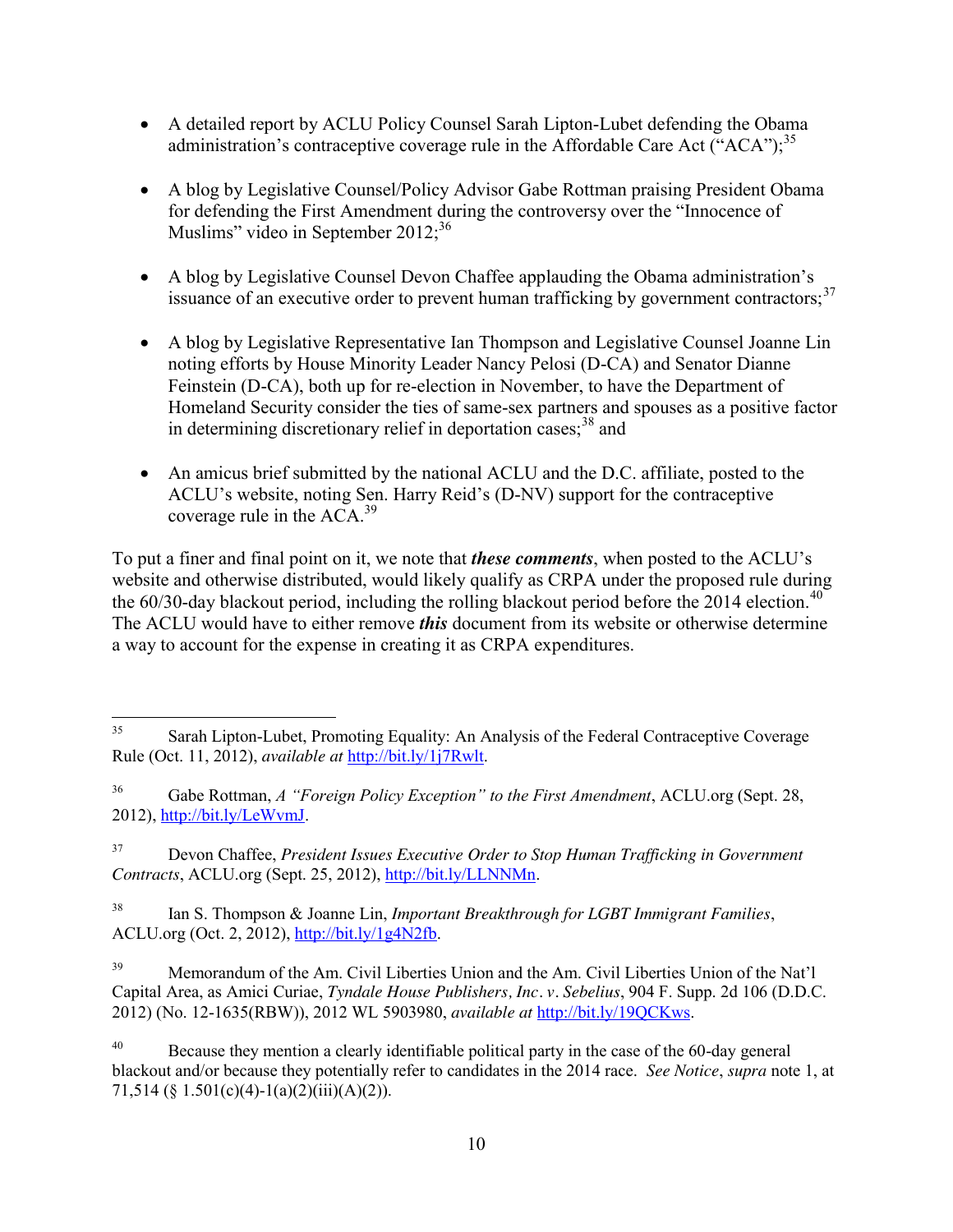The Court in *Buckley* recognized the clear danger in allowing campaign finance (or, by extension, tax code) restrictions on these "pure" issue advocacy communications. As noted, the Court adopted an express advocacy standard limited to "communications that in plain terms advocate the election or defeat of a clearly identified candidate [and contain] explicit words of advocacy of election or defeat."<sup>41</sup> It did so precisely because it recognized the impossibility of accurately separating electoral advocacy from policy advocacy, and the constitutional threat when the government burdens speech in an attempt to do so:

The distinction between discussion of issues and candidates and advocacy of election or defeat of candidates may often dissolve in practical operation. Candidates, especially incumbents, are intimately tied to public issues involving legislative proposals and government actions. Not only do candidates campaign on the basis of their positions on various public issues, but campaigns themselves generate issues of public interest.<sup>42</sup>

These protections for issue advocacy serve a wide array of liberty interests. They provide needed space in the public discourse for unfettered criticism of the government. Relatedly, they serve as an essential check on government abuse and corruption. They refine public policy debates, marginalize objectionable or unwise views and promote an engaged and informed citizenry. Occasionally, of course, these protections cover noxious speech and even misleading "sham" issue ads. They do so, however, to provide the greatest possible latitude for all speakers, at any point on the political and ideological spectrum.

For all these reasons, we respectfully urge the Service to abandon the "electioneering communications-plus" definition of CRPA in proposed  $\S 1.501(c)(4)$ -1(a)(2)(iii)(A)(2). In addition to chilling a vast amount of core political speech about crucial issues of the day, the expanded definition of public communication will apply to virtually all documents, files and other elements of a social welfare group's website that happen to mention a candidate or, in a general election, just a party, a requirement that will pose insurmountable compliance issues. This goes beyond impracticality and raises First Amendment concerns of the highest order.

## **IV. Applying a "Functional Equivalence" Test Will Effectively Restore the Unbounded "Facts and Circumstances" Standard and Will Lead to Similar Problems**

In addition to communications that contain clear words of support or opposition like "vote for" or "defeat,"<sup>43</sup> the proposed rule troublingly expands the definition of "express advocacy" to communications that are "susceptible of no reasonable interpretation other than a call for or

 <sup>41</sup> *Buckley v. Valeo*, 424 U.S. 1, 44-45 (1976).

<sup>42</sup> *Id.* at 42-43.

<sup>43</sup> *Notice*, *supra* note 1, at 71,541 (§ 1.501(c)(4)-1(a)(2)(iii)(A)(1)(i)).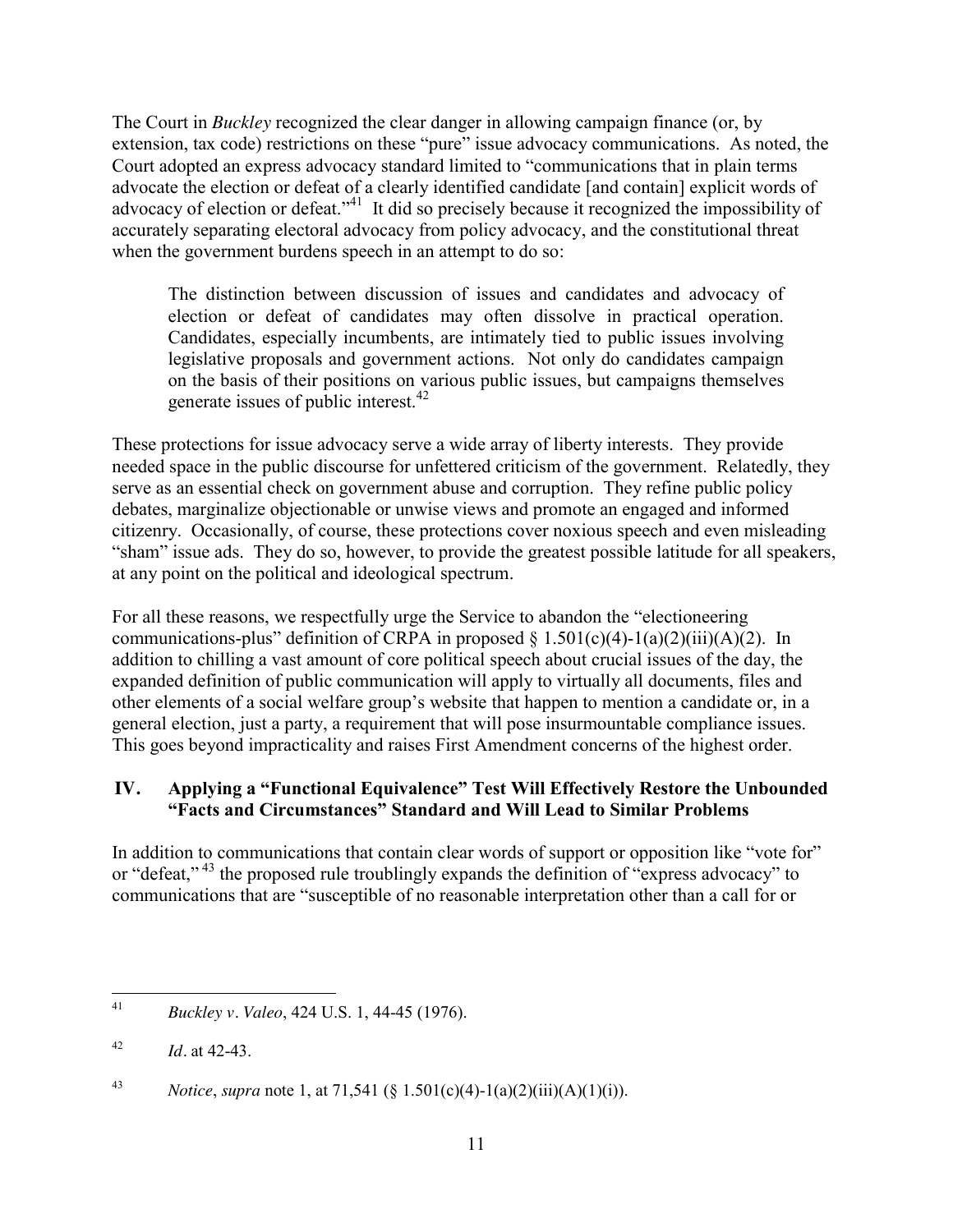against the selection, nomination, election, or appointment of one or more candidates *or* of candidates of a political party."<sup>44</sup>

The Service's expanded definition tracks, and expands upon, the Supreme Court's formulation in *Wisconsin Right to Life v. Fed. Election Comm'n* (*WRTL*). 45 There, the Court invalidated the "electioneering communications" ban in § 203 as applied to a non-profit group engaged in bona fide issue advocacy, and held that it could only be constitutionally applied to communications that are "susceptible of no reasonable interpretation other than as an appeal to vote for or against a specific candidate."46 This is often referred to as the "functional equivalence" or "functional equivalent" test. <sup>47</sup>

That functional equivalence test applied to § 203 until the Court's decision in *Citizens United*. There the Court found that a pay-per-view documentary critical of then-Senator Hillary Clinton was, indeed, the "functional equivalent" of express advocacy but still could not be constitutionally restricted under § 203. *Citizens United* overruled *Austin v. Michigan Chamber of Commerce*, 494 U.S. 652 (1990), which had upheld restrictions on express advocacy by corporations and labor unions using their own money that was not directed by a candidate or party (known technically as "independent expenditures").<sup>48</sup>

 $45$  551 U.S. 449 (2007).

<sup>46</sup> *Id.* at 470.

<sup>47</sup> *Id.* at 481; *see also Citizens United v. Fed. Election Comm'n*, 558 U.S. 310, 325 (2010) ("[T]he functional-equivalent test is objective . . . ."); *The Real Truth About Abortion, Inc. v. Fed. Elections Comm'n*, 681 F.3d 544, 551 (4th Cir. 2012).

<sup>48</sup> *Citizens United*, 558 U.S. at 365. The functional equivalence test under § 100.22 is still applied in the Fourth Circuit with respect to FEC disclosure rules. *See supra* note 44; *The Real Truth About Abortion, Inc.*, 681 F.3d at 555. While the court affirmed the application of § 100.22(b)'s functional equivalence test in determining when a communication compels disclosure, it applied a lower standard of scrutiny because disclosure rules "do not restrict either campaign activities or speech." *Id.* at 549.

<sup>&</sup>lt;sup>44</sup> *Id.* (§ 1.501(c)(4)-1(a)(2)(iii)(A)(1)(ii)) (emphasis added). Notably, the definition is broader than the Federal Election Commission's ("FEC") current regulation defining express advocacy, which only applies to communications that reference a clearly identified candidate, not "one or more candidates or candidates of a political party" (for instance, perhaps, an ACLU communication critical of the DISCLOSE Act, support for which splits along partisan lines, which mentions one or more Democratic candidates in support). 1 C.F.R. § 100.22 (2014) (defining "expressly advocating" under 2 U.S.C. § 431(17) (2012)'s definition of "independent expenditure"). It also requires that the electoral portion of the communication be "unmistakable, unambiguous, and suggestive of only one meaning" and that "reasonable minds could not differ on whether it encourages actions to elect or defeat one or more clearly identified candidates." *Id.* And, it requires "limited reference to external events, such as the proximity to the election." *Id.* The Service's proposed definition contains no such limiting guidance and appears to apply to any functionally equivalent express advocacy at any time. In fact, it could even apply to communications that praise or criticize the *winner* of a presidential election, which clearly pose little to no risk of electoral corruption, because they could be construed as an exhortation to *electors*.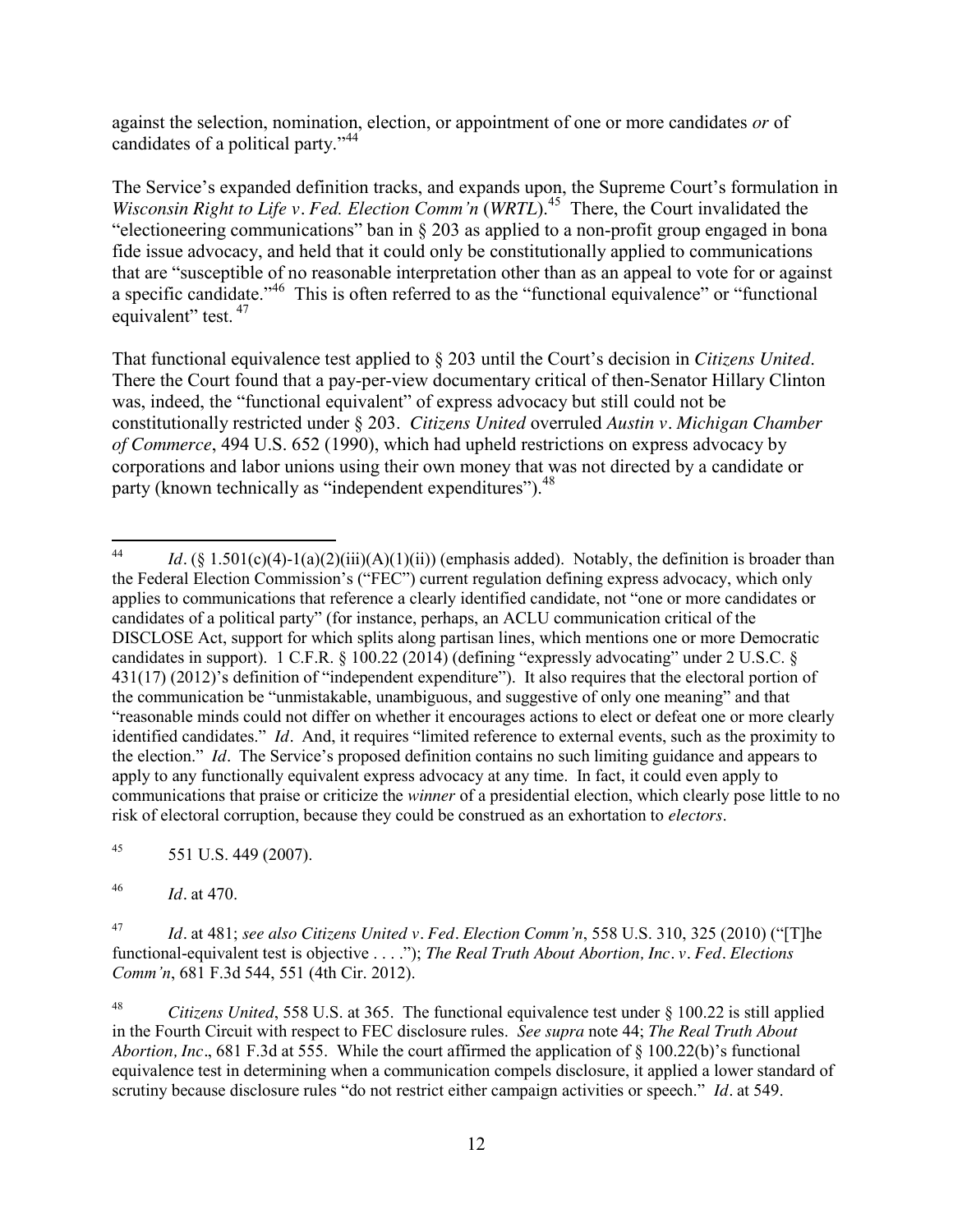The ACLU offered an amicus curiae brief in *Citizens United* solely on the supplemental question of whether § 203's ban on electioneering communications—even as narrowed under *WRTL* could withstand First Amendment scrutiny. We argued that any open-ended functional equivalence test would still invariably ensnare genuine issue advocacy and would therefore still be a violation of the First Amendment (with the offense of vagueness piled on top of both overbreadth and underinclusiveness).49

Those concerns stand with the Service's proposed rule and its inclusion of a similar functional equivalence test in the definition of CRPA.<sup>50</sup> In *Citizens United*, the ACLU offered several related reasons why § 203, even as narrowed to functionally equivalent express advocacy, should be declared facially unconstitutional. Several of these arguments counsel strongly in favor of dropping the functional equivalence test in the proposed rule.

First, vague "totality" tests like functional equivalence and the current "facts and circumstances" approach chill too much protected speech.<sup>51</sup> As an abstract matter, a hypothetically reasonable speaker should be able to predict with a reasonable degree of certainty how a hypothetically reasonable listener will interpret an advertisement. History suggests otherwise.<sup>52</sup> This uncertainty is compounded by the tendency of regulators to pile "prophylaxis-upon-prophylaxis" in an attempt to capture anything that could conceivably sway a vulnerable listener.<sup>53</sup> That is, in effect, the rationale behind both the functional equivalence and current facts and circumstances tests. They encourage the government to burn down the house to roast the pig.

<sup>51</sup> Amicus Curiae Br. of the Am. Civil Liberties Union in Support of Appellant on Supplemental Question at 14, *Citizens United v. Fed. Election Comm'n*, 558 U.S. 310 (2010) (No. 08-205), 2009 WL 2365203, at \*13-\*14.

<sup>52</sup> Shortly before the 1972 presidential elections, the ACLU sought to run an ad in the New York Times highly critical of President Nixon for his position on court-ordered busing (the ad opened with "[w]e write because we believe that you are taking steps to create an American apartheid"). *See Am. Civil Liberties Union v. Jennings*, 366 F. Supp. 1041, 1058 (D.D.C. 1973), *vacated as moot sub nom.*, *Staats v. Am. Civil Liberties Union*, 422 U.S. 1030 (1975). The New York Times refused to run the ad unless the ACLU registered as a political committee. The Times essentially took the position that the ad was an express advocacy wolf in issue advocacy sheep's clothing, and treated the ad as one "on behalf" of the reelection of the lawmakers named in the ad ("on behalf" being FECA's first attempt to restrict functionally equivalent express advocacy). The ACLU sued, and secured a declaratory judgment that the proposed interpretation of FECA violated the First Amendment. *Id.* at 1051. We attach the relevant advertisement, as published in the federal reporter, in Appendix I.

<sup>53</sup> *WRTL*, 551 U.S. 449, 479 (2007).

<sup>&</sup>lt;sup>49</sup> Amicus Curiae Br. of the Am. Civil Liberties Union in Support of Appellant on Supplemental Question at 13-15, *Citizens United v. Fed. Election Comm'n*, 558 U.S. 310 (2010) (No. 08-205), 2009 WL 2365203, at \*13-\*15.

 $50$  Again, the definition in the proposed rule is actually broader than the functional equivalence test as articulated by Chief Justice Roberts in *WRTL* or as formulated by the FEC in 11 C.F.R. § 100.22(b) (2014). It applies not just to candidates, but to communications on nominations, appointments or to those that generically advocate for or oppose a political party (i.e., "candidates of" a political party).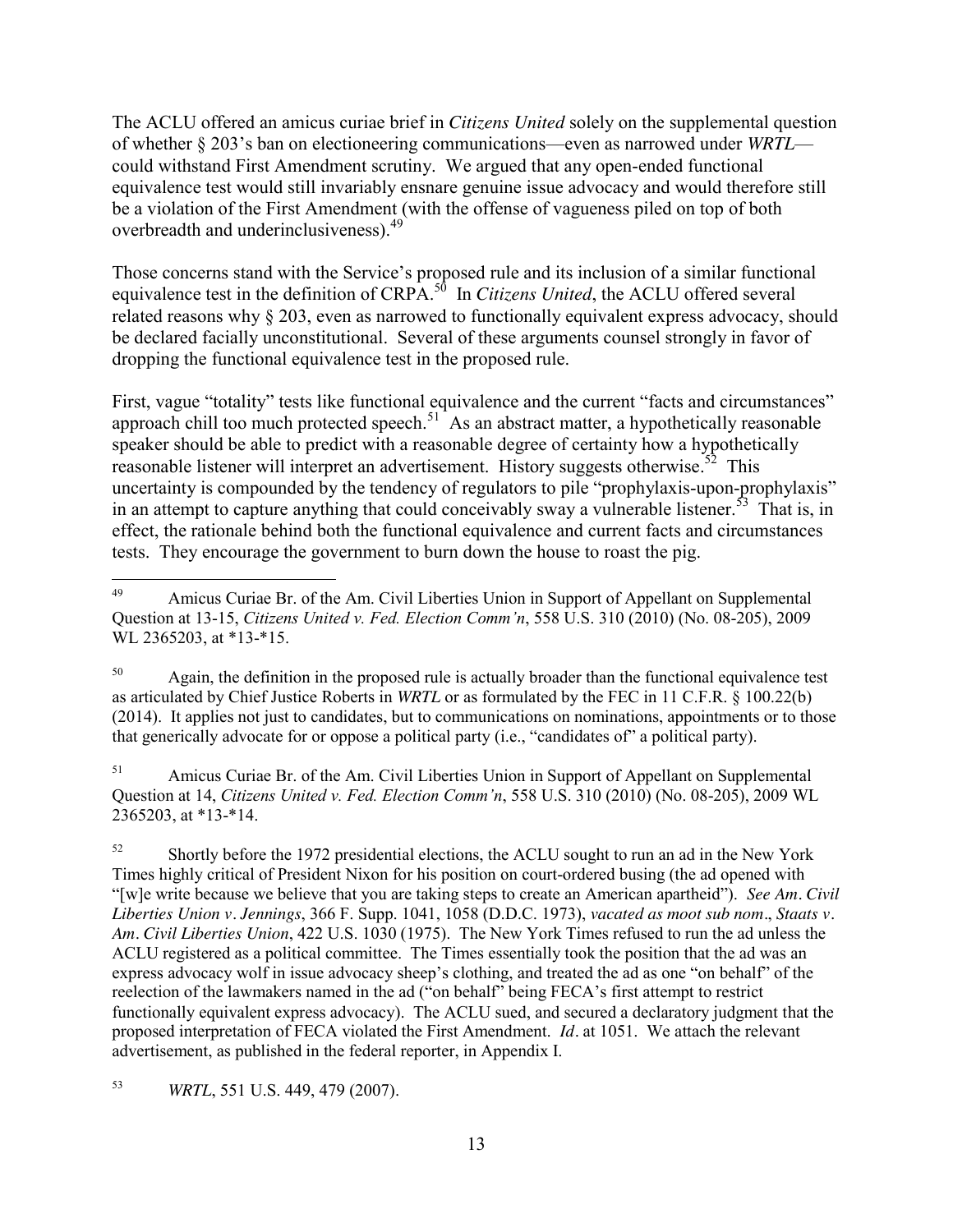The *Buckley* Court rightly recognized the danger of a chilling effect in allowing the government to adopt a test based on the likely effect of the speech on a hypothetical listener:

[W]hether words intended and designed to fall short of invitation would miss that mark is a question of both intent and of effect. No speaker, in such circumstances, safely could assume that anything he might say upon the general subject would not be understood by some as an invitation. In short, the supposedly clear-cut distinction between discussion, laudation, general advocacy, and solicitation puts the speaker in these circumstances wholly at the mercy of the varied understanding of the hearers and consequently of whatever inference may be drawn as to his intent and meaning.

Such a distinction offers *no security for free discussion*. In these conditions it blankets with uncertainty whatever may be said. It compels the speaker to hedge and trim  $54$ 

In other words, listener-centric tests such as "functional equivalence" force speakers like the ACLU, the National Rifle Association or Planned Parenthood to "steer far wider of the unlawful zone" than is actually necessary because their exhortations on civil liberties, gun rights or abortion *could* lead a hypothetical voter to vote a certain way.<sup>55</sup>

Second, and of particular import given the findings of the IRS inspector general audit report (the "TIGTA Audit") detailing the use of inappropriate criteria, vague laws and regulations invite  $\frac{1}{2}$  discriminatory enforcement.<sup>56</sup> This failing is particularly troubling in the context of political communications, where open-ended laws and regulations allow those in power to selectively enforce speech restrictions to disadvantage political opponents. Although the TIGTA Audit found absolutely no evidence of political motivation in this case, and we emphatically do not question that finding or impugn the integrity of the Service, the IRS has indisputably been used on multiple occasions to that end.<sup>57</sup>

Further, even when selective viewpoint discrimination is a result of simple and honest human error, it is no less harmful as a practical and legal matter. And when applied to core political speech—by any group, on the left or right—the harm is ever greater. As the Supreme Court has

 <sup>54</sup> *Buckley v. Valeo*, 424 U.S. 1, 43 (1976) (quoting *Thomas v. Collins*, 323 U.S. 516, 535 (1945)) (emphasis added).

<sup>55</sup> *Speiser v. Randall*, 357 U.S. 513, 526 (1958).

<sup>&</sup>lt;sup>56</sup> Amicus Curiae Br. of the Am. Civil Liberties Union in Support of Appellant on Supplemental Question at 14, *Citizens United v. Fed. Election Comm'n*, 558 U.S. 310 (2010) (No. 08-205), 2009 WL 2365203, at \*13-\*14.

<sup>57</sup> *See* David Burnham, *Misuse of the I.R.S.: The Abuse of Power*, N.Y. Times, Sept. 3, 1989.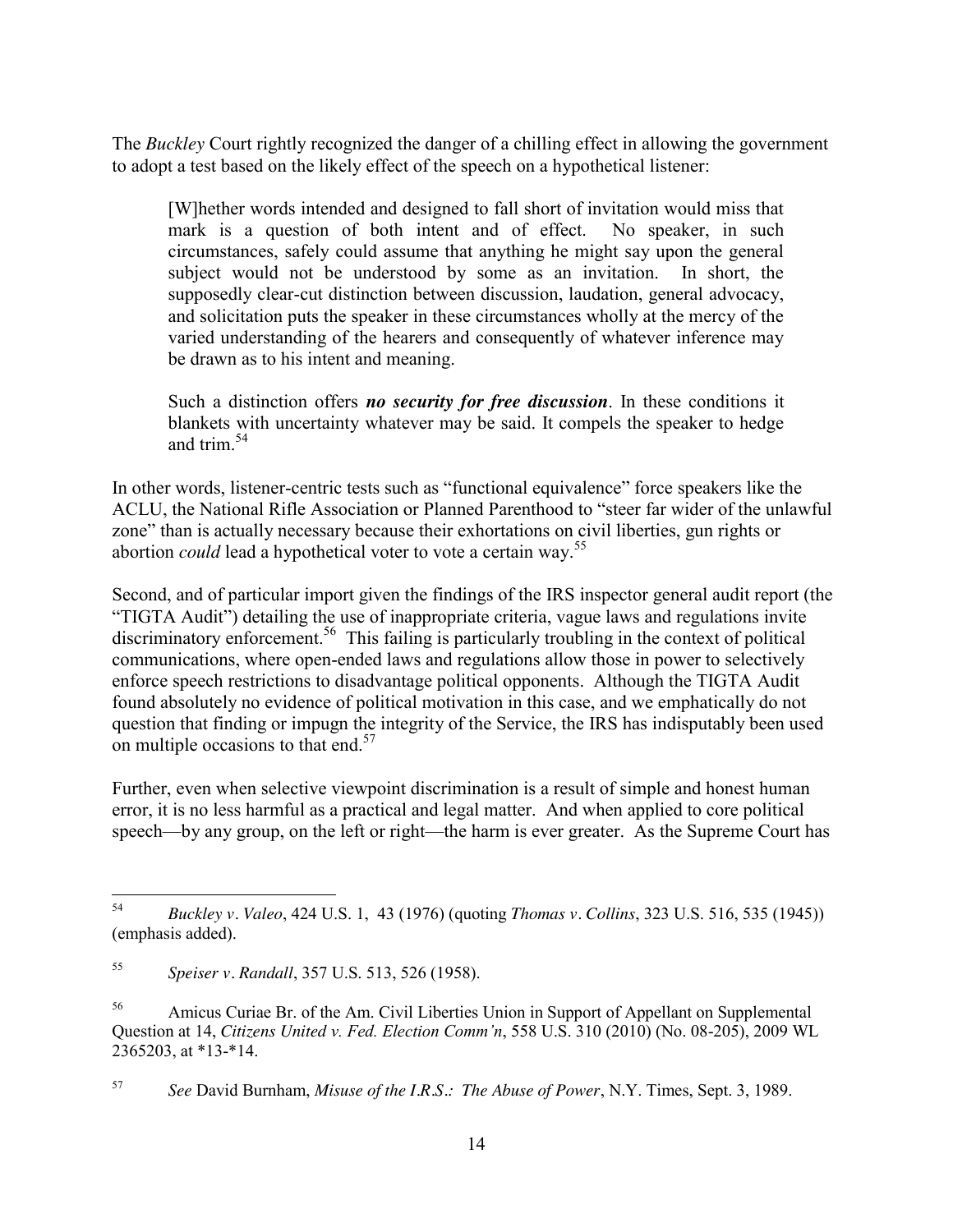said, "speech concerning public affairs is more than self-expression, it is the essence of selfgovernment."<sup>58</sup>

To illustrate the danger of a vague "functional equivalence" standard, attached to this submission as Appendix II is an advertisement sponsored by the ACLU that ran in the New York Times Magazine and the Economist in June 2004.<sup>59</sup> Part of an ongoing series of ads, it features the former Navy Judge Advocate General, Rear Admiral John D. Hutson (ret.), asking, "[h]ow can we fight to uphold the rule of law if we break the rules ourselves?" Although it does not expressly mention President George W. Bush by name or even hint at express electoral advocacy, under the Service's proposed rule, it is unclear whether it qualifies as CRPA.

First, to a "reasonable" observer, it is a transparent criticism of President George W. Bush, who, at exactly that point in time, was running for reelection largely on his record in the popular "war on terror" and the then-popular Iraq War.<sup>60</sup> As the New York Times reported when the initial set of advertisements ran, the ads "indirectly accuse the administration of trampling on the Bill of Rights, without actually mentioning the president."61 Accordingly, there is an argument that the ad "express[es] a view . . . against the . . . election" of a candidate, despite, again, the ACLU's strict non-partisanship. $62$ 

Indeed, there's even an argument that the advertisement meets the requirement that it "clearly identif[y]" a candidate, despite President Bush not having been named in the advertisement. As noted, the proposed rule would find a communication that identifies a candidate not by name but "by reference to an issue or characteristic used to distinguish the candidate from other candidates" as one that "clearly identifies" that candidate.<sup>63</sup>

There is no question that the issues of civil liberties, due process and, especially, the rights of detainees in Iraq and Guantanamo Bay, all of which were expressly mentioned in the Hutson advertisement, were central in the then-white hot 2004 presidential race. In fact, two days after

<sup>60</sup> *See, e.g.*, Gallup Historical Trends: War on Terrorism,<http://bit.ly/1biVcsx> (last visited Jan. 22, 2014); Gallup Historical Trends: Iraq,<http://bit.ly/1aJNJpJ> (last visited Jan. 22, 2014).

<sup>61</sup> Nat Ives, *Celebrities Line Up to Criticize Bush in A.C.L.U. Campaign*, N.Y. Times, Sept. 12, 2003, *available at* [http://nyti.ms/1at0ll4.](http://nyti.ms/1at0ll4)

<sup>62</sup> *See Notice*, *supra* note 1, at 71,541 (§ 1-501(c)(4)-1(a)(2)(iii)(A)(1)).

<sup>63</sup> *See Notice*, *supra* note 1, at 71,541 (§ 1-501(c)(4)-1(a)(2)(iii)(B)(2)).

 <sup>58</sup> *Garrison v. Louisiana*, 379 U.S. 64, 74-75 (1964).

<sup>59</sup> News Release, ACLU, In ACLU Ad, Retired Navy Admiral Says U.S. Breaking Rules (June 16, 2004), [http://bit.ly/1asyoXk.](http://bit.ly/1asyoXk) Note again that the functionally equivalent express advocacy provision in the definition of CRPA is not limited by the 30/60-day blackout window. This ad, however, would also qualify as CRPA under the "electioneering communications-plus" provision, assuming it meets the definition of "clearly identified," as it ran on June 20 and 26. The last Republican primary occurred on June 26, 2012.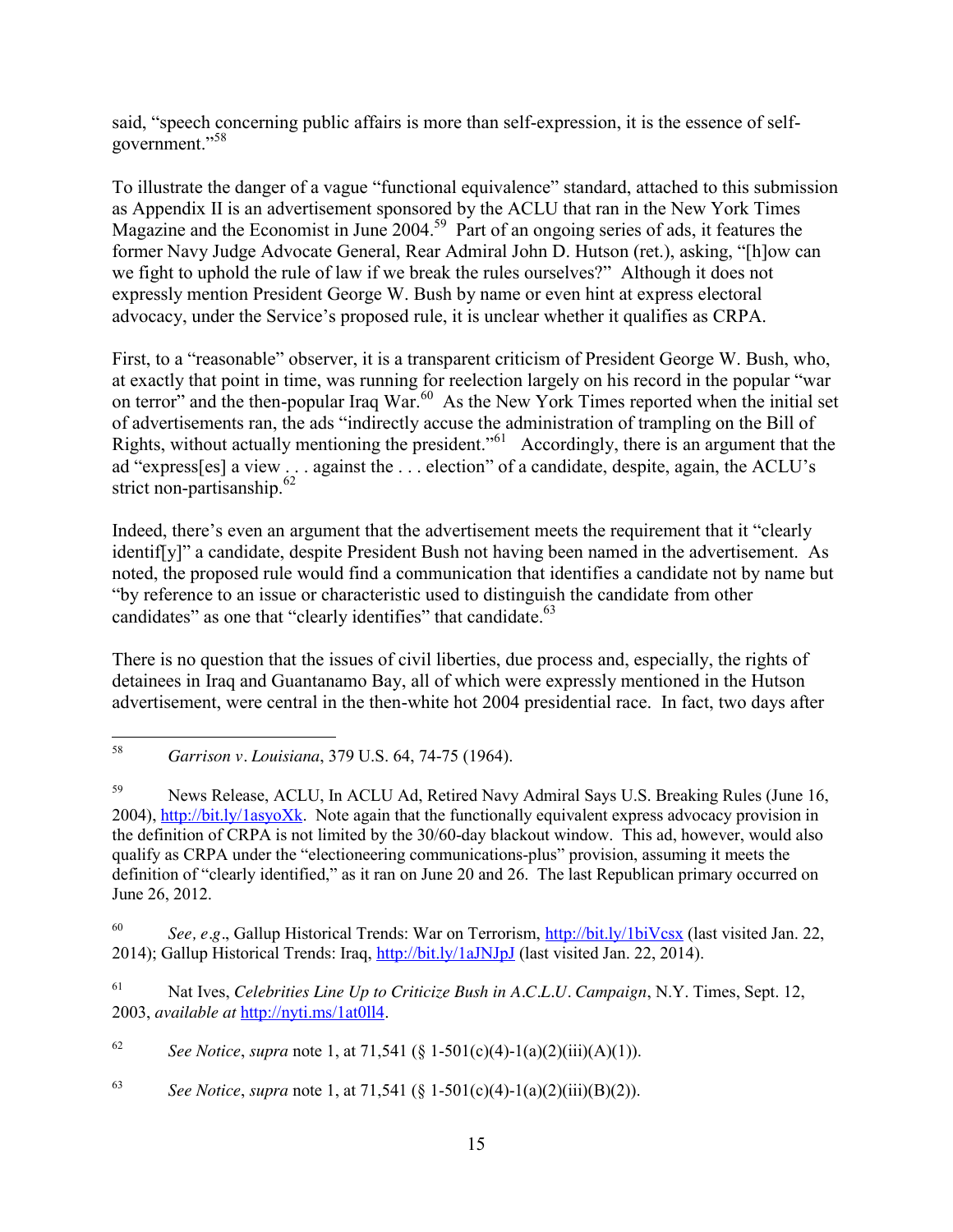the advertisement ran in the Economist, the Supreme Court dealt a significant blow to the Bush administration—one that was praised by the presumptive Democratic nominee, then-Senator and current Secretary of State John Kerry (D-MA)—in the decision *Hamdi v. Rumsfeld*, which held that U.S. citizens detained as enemy combatants retain habeas corpus rights.<sup>64</sup>

Although we firmly believe this advertisement is far from being the "functional equivalent" of express advocacy, and, indeed, is permissible even for a  $\S 501(c)(3)$  group subject to the more restrictive "facts and circumstances" test, the analysis above demonstrates the significant uncertainty that would flow from the proposed rule. And, while larger social welfare and charitable groups may have the resources to make these difficult determinations, smaller and single-issue advocacy groups have no such luxury and may totally avoid engaging in core political speech like the Hutson advertisement out of an overabundance of caution.

This hedging and trimming presents a direct restriction on non-partisan political speech—on a matter squarely in the public interest—that presents absolutely no threat of electoral corruption.

# **V. Non-Partisan Voter Registration Drives and Voter Education Guides Should Not Qualify as CRPA, Regardless of Any Incidental Effect on an Election**

As discussed above, the ACLU engages in a significant amount of voter education and voter protection work, including our "Let Me Vote" resource and our legislative scorecard. The latter selects key civil liberties votes during each Congress and lists a numerical score for each sitting member's voting record. We also provide voters with various "know your rights" materials on voting issues. While it is difficult to state with specificity how much is spent on such activities, it is safe to say they are much more than a negligible part of the work of both entities.

By way of preview, we recommend that non-partisan voter education, registration or mobilization drives, as well as voter education guides, should be completely exempt from the definition of CRPA and, further, the Service should also abandon the existing facts and circumstances test as applied to these efforts. To the extent any of these activities contain express advocacy, they can be regulated under the narrow bright-line test we propose.

The proposed rule would define as CRPA both "voter registration" and GOTV drives, as well as "[p]reparation or distribution of a voter guide that refers to one or more clearly identified candidates or, in the case of a general election, to one or more political parties  $\dots$ ."<sup>65</sup>

Although these terms are not defined in the proposed rule, we anticipate that the Service may look to the definitions of "voter registration" and "get-out-the-vote" activity under the

 <sup>64</sup> 542 U.S. 507 (2004); *see also* Todd S. Purdum, *In Classic Check and Balance, Court Shows Bush It Also Has Wartime Powers*, N.Y. Times, June 29, 2004, at A17 (highlighting split between candidates on issue).

<sup>65</sup> *Notice*, *supra* note 1, at 71,541 (§ 1-501(c)(4)-1(a)(2)(iii)(A)(5), (7)).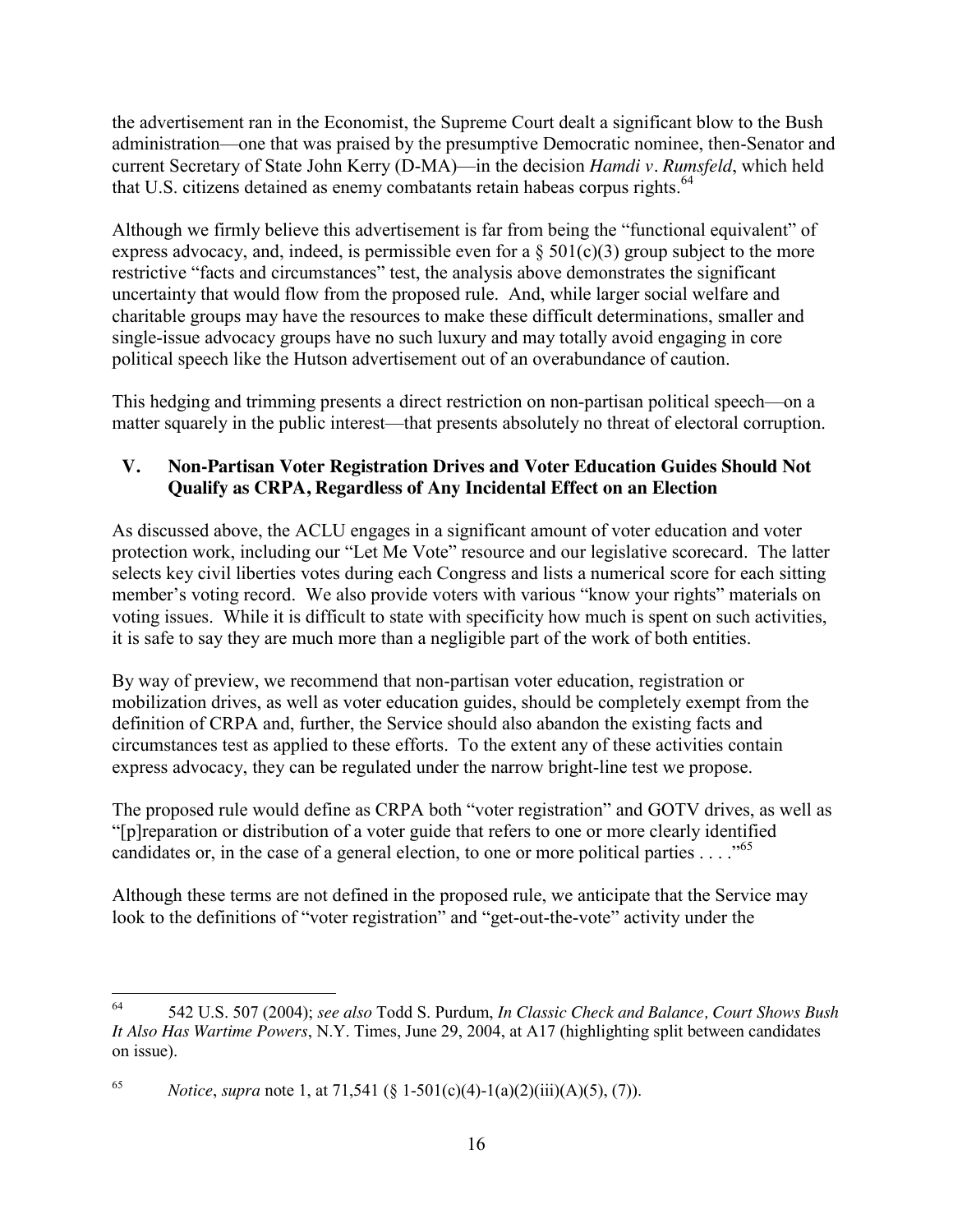regulations implementing the BCRA's restrictions on party funding.<sup>66</sup> Under such an approach, the ACLU's non-partisan voter education and protection activity may qualify.

With respect to the definition of "voter registration activity," among other things, the ACLU's national organizations and affiliates encourage voters to vote,<sup>67</sup> provide detailed information about how to vote,<sup>68</sup> and offer links and/or access to voter registration materials.<sup>69</sup> With respect to the definition of GOTV activity, ACLU national and affiliates encourage voters to vote,  $\frac{1}{10}$  and inform potential voters about voting hours, polling locations and early and absentee voting.<sup>71</sup>

Despite the non-partisan nature of all of this activity, the proposed rule would nevertheless apply the definition of CRPA, meaning that all of the voter education and voter protection work could imperil our tax-exempt status. Indeed, were the Service to apply the proposed definition of CRPA to political activity by charitable groups, *any* amount of voter education by the ACLU Foundation, Inc. could result in revocation of its tax-exempt status.

Although *partisan* voter registration and GOTV activity directly or indirectly supported through tax policy raises more complicated constitutional questions,<sup>72</sup> there should be no question that *non-partisan* voter education, registration, mobilization and protection activities receive full First Amendment protection, and, indeed, are central in the promotion of a healthy and informed representative democracy.

The proposed rule, however, would dramatically chill such unbiased and non-partisan activity by the ACLU and other voting rights groups. Further, the proposed rule goes against decades of IRS guidance permitting tax-exempt social welfare and charitable groups to engage in nonpartisan voter education, voter registration and GOTV drives without endangering their exempt status.<sup>73</sup> Indeed, the breadth of the proposed rule may even lead groups engaged simply in

<sup>68</sup> *Id.* § 100.24(a)(2)(i)(B) ("Preparing and distributing information about registration and voting").

<sup>69</sup> *Id.* § 100.24(a)(2)(i)(C) ("Distributing voter registration forms or instructions . . .").

<sup>70</sup> *Id.* § 100.24(a)(3)(i)(A) ("Encouraging or urging potential voters to vote . . . by any other means").

<sup>71</sup> *Id.* § 100.24(a)(3)(i)(B)(1)-(3).

<sup>72</sup> *See infra* Part VIII.

<sup>73</sup> The main guidance on the subject pertains to  $\S$  501(c)(3) groups, but, as noted, guidance on charitable groups has often been seen by practitioners as instructive for social welfare groups (and viceversa). Rev. Rul. 2007-41, 2007-1 C.B. 1421, 1422; Rev. Rul. 81-95, 1981-1 C.B. 332 (citing rulings under § 501(c)(3) as authority for § 501(c)(4) political intervention determinations and allowing nonpartisan voter education, registration and GOTV activity).

 <sup>66</sup> 11 C.F.R. § 100.24 (2014).

<sup>&</sup>lt;sup>67</sup> *Id.* § 100.24(a)(2)(i)(A) ("Encouraging or urging potential voters to register to vote . . . by any other means").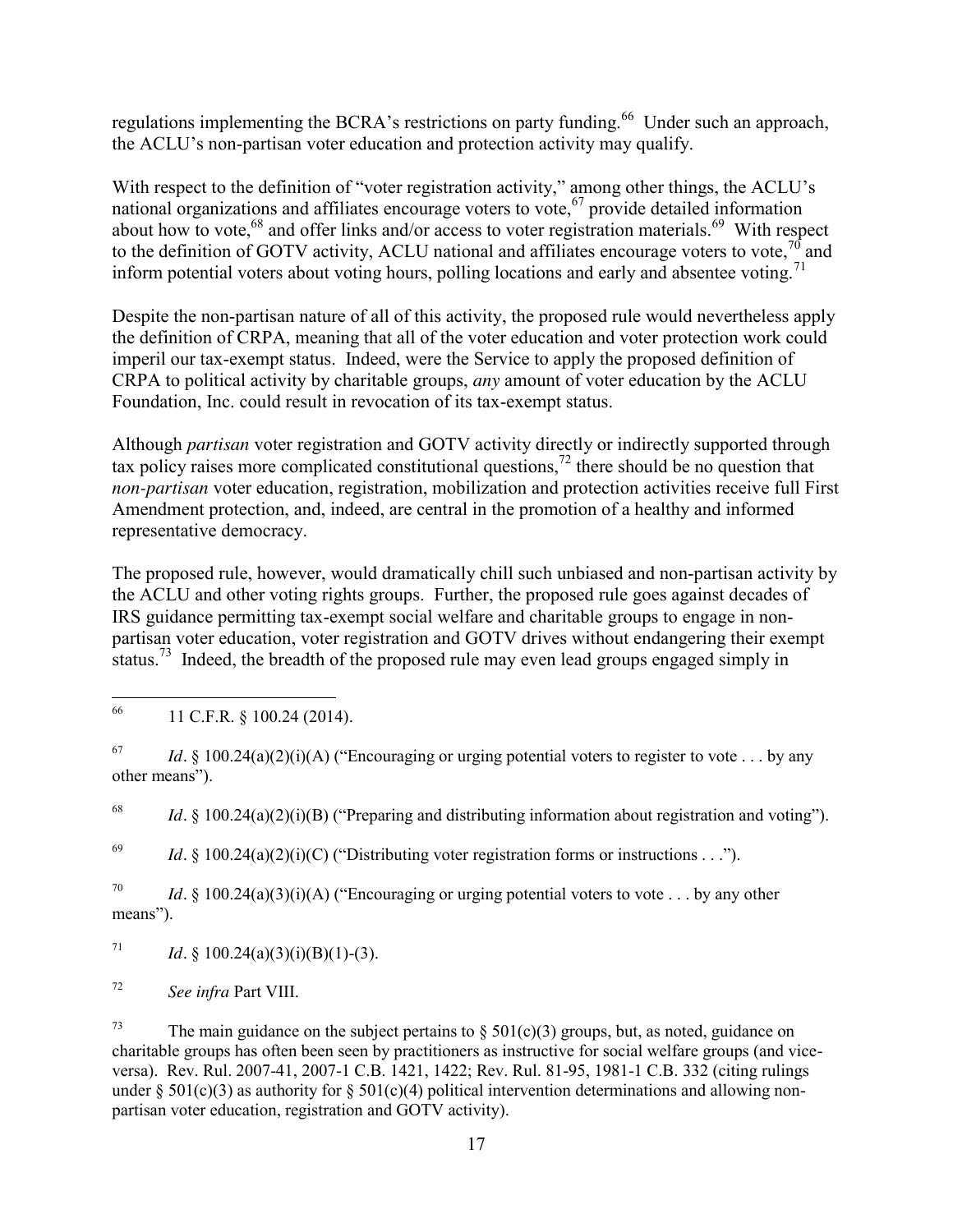"know-your-rights"-style voter education, which objectively does not encourage voters to register and/or vote, to limit such activity for fear the proposed rule could apply.

The same analysis applies with equal force to voter guides, though, unlike voter registration and GOTV drives, we acknowledge that existing guidance does suggest that a voter election guide identifying specific candidates, even one without any editorial content or other evidence of bias, may potentially constitute political intervention if the guide is focused on a narrow issue or set of issues selected by a group advocating on those issues.<sup>74</sup> Conversely, there is also guidance suggesting that something like the ACLU's legislative scorecard, which is maintained without regard to the timing of elections and only lists the past votes of sitting members who may incidentally be running for office, will not constitute political intervention. 75

Regardless, the First Amendment is implicated even by tax law restrictions on non-partisan voter guides, including those that are geared toward a particular election, identify sitting lawmakers running for re-election and score them based on their position on a set of issues.<sup>76</sup> Again, the constitutional questions raised are more difficult when a voter guide affirmatively includes explicit language of support or opposition, but the proposed rule is decidedly not so limited.

The Service asks for comment on "whether any particular activities conducted by section 501(c)(4) organizations should be excepted from the definition of candidate-related political activity as voter education activity and, if so, a description of how the proposed exception will both ensure that excepted activities are conducted in a non-partisan and unbiased manner and avoid a fact-intensive analysis."<sup>77</sup>

As with the impossibility of accurately cleaving issue advocacy from functionally equivalent express advocacy, we respectfully submit that one cannot and should not try. Voter guides, for instance, especially those that are intended to present a public official's view on a narrow issue of public interest, are quintessential issue advocacy. They are designed to facilitate voter pressure on incumbents to take a particular position on legislation or regulation, and only incidentally influence voters (because some voters don't like anti-abortion or pro-gun control

<sup>74</sup> Rev. Rul. 78-248, 1978-1 C.B. 154.

 $\overline{a}$ 

<sup>75</sup> Rev. Rul. 80-282, 1980-2 C.B. 178.

<sup>76</sup> That was the precise issue in *Fed. Election Comm'n v. Mass. Citizens for Life, Inc.*, 479 U.S. 238, 251-52 (1986) ("*MCFL*"), in which the Supreme Court found the pre-*Citizens United* independent expenditure ban unconstitutional as applied to a narrow subset of non-profit organizations. As discussed in Part VIII *infra*, we acknowledge that the restriction here is less direct than the blanket prohibitions at issue in MCFL and the other campaign finance cases (though it would present a flat ban if applied to § (c)(3) groups). Nevertheless, the public policy harm of a broad CRPA definition is quite similar and, legally, the rule would be so burdensome on  $\S$  (c)(4) groups that many would be forced to either forgo a sizeable amount of totally non-partisan issue advocacy or would have to disclose their donors, both of which present significant and new First Amendment concerns.

<sup>77</sup> *Notice*, *supra* note 1, at 71,540.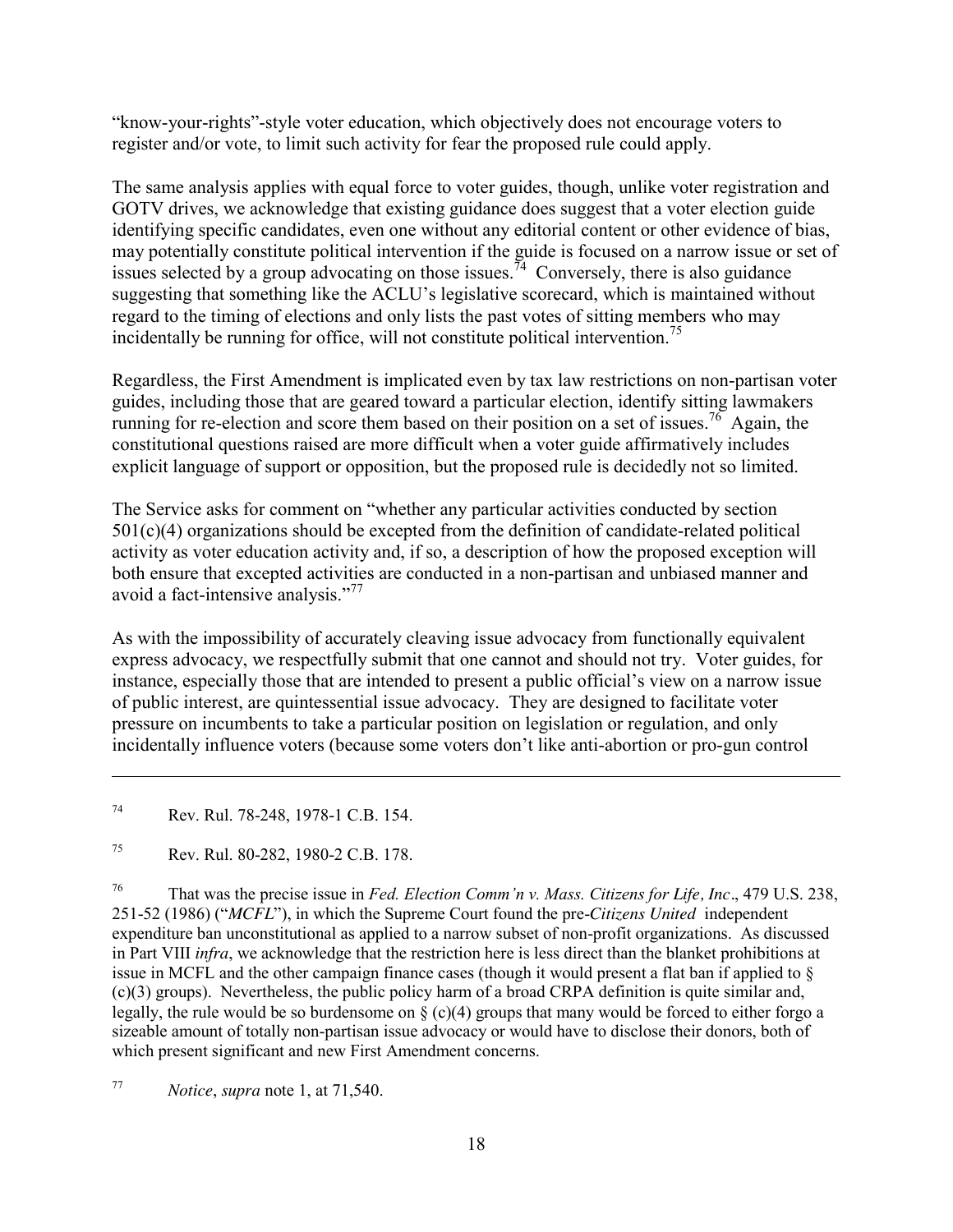candidates). Accordingly, they should not constitute political intervention in any case. The same analysis applies with equal force to voter education, registration and GOTV activities.

In sum, with respect to voter registration and GOTV drives, we respectfully submit that the Service should remove them from the definition of CRPA completely *and* abandon the current facts and circumstances test for when they constitute political intervention. Including them in the definition of CRPA will create too great a risk that valuable, non-partisan voter protection and education activities will be harmed. To the extent these activities include actual express advocacy, the Service would be able to regulate them under the bright-line test we propose.

With respect to voter guides, we again argue that the Service should abandon both the approach in the proposed rule and the facts and circumstances test, and only consider voter guides as political intervention by all tax-exempt groups when they contain express words of advocacy.<sup>78</sup>

Finally, we would just note the serious public policy harm in the Service applying the definition of CRPA to non-partisan voter education, registration or mobilization activities. While there may be some debate over whether the original understanding of the  $\S$  (c)(4) exemption even contemplated legislative or political advocacy, there is no question that the provision was enacted to provide tax benefits for groups that may not qualify strictly as charitable, educational or religious but nevertheless provide some benefit available to the community at large.<sup>79</sup>

It is difficult to conceive of a more publicly beneficial service than the provision of non-partisan voter information and education. Just as an expansive definition of the First Amendment is cited as a guardian of other rights and liberties, an informed, engaged and active citizenry safeguards our liberal democracy itself.<sup>80</sup> To the extent this proposed rule would create disincentives for groups to expend resources on non-partisan voter support, it could result in disastrous unintended consequences in areas as diverse as the promotion of civil rights, public education, health care, religious freedom and many others.

 $78$  That said, to the extent the Service maintains voter guides in the final rule, it should still exempt completely all publications that merely report on the legislative records of sitting lawmakers even when they focus on one set of issues, like civil liberties or the environment, and even when they list the organization's position on the vote. Although not ideal, that would provide a bright line rule and much less of a burden on speech.

<sup>79</sup> *See generally* 1981 EO CPE Text, *available at* [http://1.usa.gov/1lv2Hqp;](http://1.usa.gov/1lv2Hqp) Laura Chisholm, Exempt Organization Activity: Matching the Rules to the Rationales, 63 Ind. L. J. 201, 290 (1988); Rev. Rul. 62-167, 1962-2 C.B. 142 (distinguishing non-exempt subscription provider of closed-circuit television carriage of broadcast signals from exempt organization providing such service to all members of the public).

<sup>80</sup> *See, e.g.*, Jennifer L. Hochschild, *If Democracies Need Informed Voters, How Can They Thrive While Expanding Enfranchisement?*, 9 Election L. J. 111, 111-13 (2010) (describing studies on role of voter education in health of modern democracy and beneficial policy outcomes).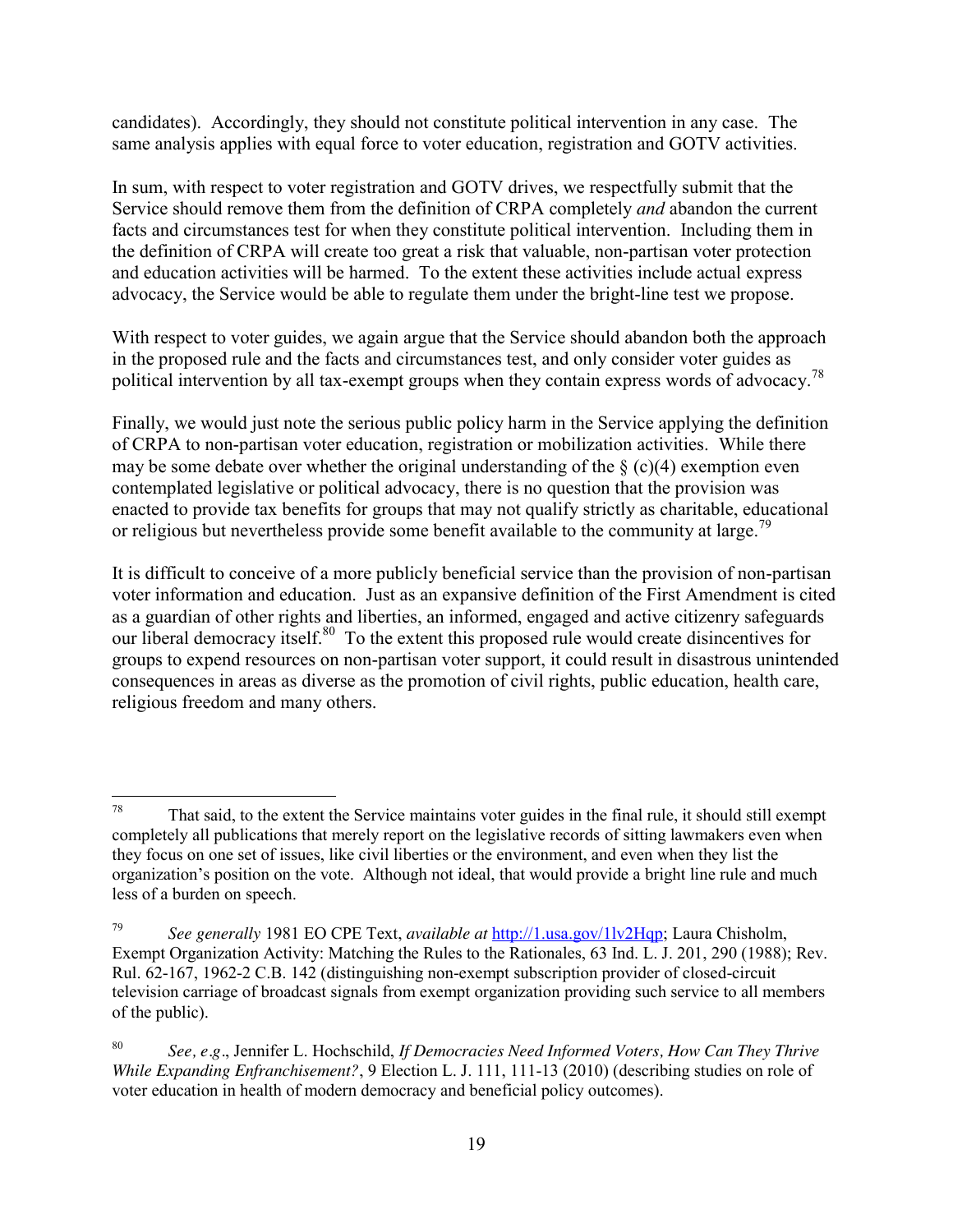#### **VI. Non-Partisan Candidate Events Should Not Qualify as CRPA**

The proposed rule would extend the definition of CRPA to events hosted or conducted by a § 501(c)(4) during the 60/30-day blackout periods at which one or more candidates "appear as part of the program."81 Under current regulations, non-partisan candidate forums would not count against a  $\S$  (c)(4) group's permissible allotment of political intervention. They are, also, protected fully by the First Amendment and quite valuable for voter education.

During the 2012 presidential election, for instance, the ACLU invited all candidates to speak at its annual staff conference as part of its "Liberty Watch" initiative. Only Libertarian candidate Gary Johnson and one time-GOP candidate Buddy Roemer showed up. The sessions with Johnson and Roemer were conducted without any of the hallmarks of a campaign event but were extremely useful in introducing civil libertarians to many of their positions on ACLU issues.<sup>82</sup>

Under current rules, these events would have been permissible without any limits at any stage in the election. Under the proposed rules, they would qualify as CRPA if held during the blackout period, and would thus count against the ACLU's permitted allotment of CRPA.

Campaign events lacking indicia of express advocacy—where multiple parties are invited, for instance, or town hall-type forums where a candidate faces unscripted questions from the audience—should be excluded from any definition of CRPA.

On the other hand, we do not oppose defining candidate forums that feature explicit indicia of express advocacy as CRPA. Such indicia would include, for instance, extending an invitation to only a single candidate to give a speech promoting her candidacy or signage at the event with *Buckley* magic words of support.

## **VII. The Service Should Apply a Bright-Line Definition of Political Intervention to all Relevant § 501(c) Groups and Provide Greater Clarity and Coordination With Respect to that Definition and That of Exempt Function Activity Under § 527(e)(2)**

By its terms, the proposed rule would apply only to  $\S 501(c)(4)$  groups.<sup>83</sup> Assuming the issues discussed above can be satisfactorily addressed, we respectfully recommend that the IRS expand the rule uniformly to all relevant organizations under  $\S 501(c)$ .

We further suggest that the Service should offer better clarity and coordination regarding the definition of political activity by § 501(c) groups and the definition of exempt function activity under  $\S 527(e)$ . If the definition of exempt function is broader than the definition of political

 <sup>81</sup> *Notice*, *supra* note 1, at 71,541 (§ 1-501(c)(4)-1(a)(2)(iii)(A)(8)).

<sup>82</sup> Mike Riggs, *Gary Johnson Braves the ACLU*, Reason.com, Jan. 31, 2012[, http://bit.ly/1ffVH9R.](http://bit.ly/1ffVH9R)

<sup>&</sup>lt;sup>83</sup> Though again, if past is prologue, we anticipate that the Treasury Department and the IRS will look to the § 501(c)(4) guidance for other exempt organizations, *and* that practitioners will rely on it in providing guidance to other groups.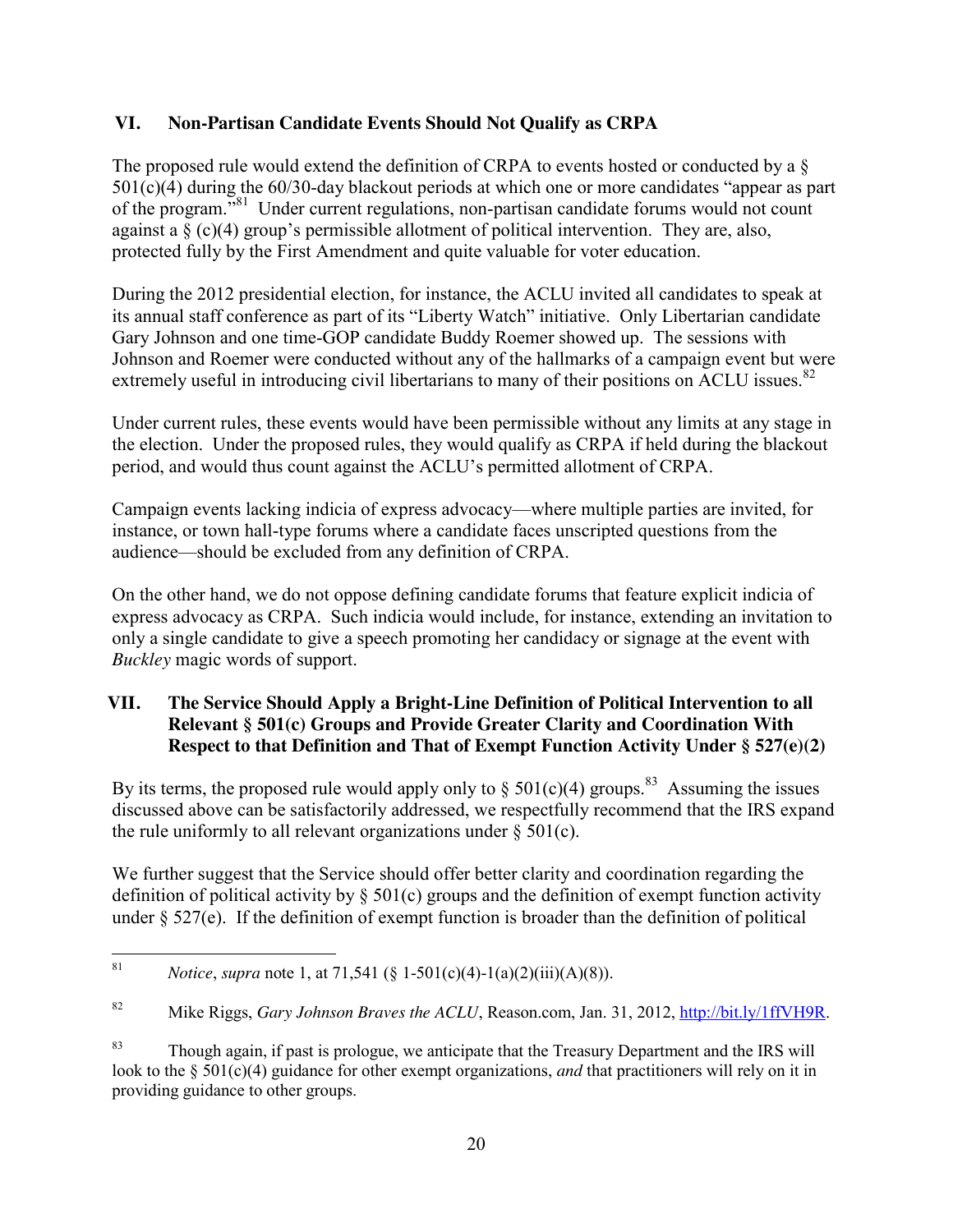activity for  $\S 501(c)$  groups, which may be warranted given the statutory purpose of  $\S 527$ , then tax pursuant to  $\S 527(f)$  should only apply to  $\S 501(c)$  groups on the activities that are within the definition of § 501(c) political intervention.

Assuming the rule can be properly narrowed, there are three reasons why the application of a uniform definition across all affected groups would be beneficial.

First, the Service has already been accused of political favoritism, in that the narrow application of the rule to  $\S 501(c)(4)$  groups will disadvantage many conservative groups while sparing organized labor, which historically favors Democrats.<sup>84</sup> Regardless of the merits of this claim, and we do not suggest there are any, a special rule for  $\S 501(c)(4)$  groups, especially one with a broad functional equivalence test, creates the *potential* for abuse by unscrupulous regulators against groups on both the right and left. Regulators could, for instance, cite the different standards as reason to treat the U.S. Chamber of Commerce, a  $\S 501(c)(6)$  group, more leniently than the Natural Resources Defense Council, a  $\S 501(c)(4)$ .

Second, it actually makes sense from both a First Amendment and compliance perspective to have a unified definition across all relevant exempt organizations. Part of the problem with the facts and circumstances test historically has been confusion and lack of certainty on the part of tax practitioners as to whether the definition of  $\S 501(c)(4)$  political intervention, which is allowed so long as it is not the primary activity of the entity, is coextensive with  $\S 501(c)(3)$ political intervention, which is totally disallowed. Such added simplicity will reduce the need for advocacy groups to "hedge and trim," which will serve the First Amendment interest in encouraging vigorous public debate over government policy.

Finally, the different standard for  $\S 501(c)(4)$  groups promises to create odd results. Charitable groups, for instance, would not be subject to the expansive definition of "public communication" and would therefore not have to purge their websites of "electioneering communications-plus" documents and files during the  $60/30$ -day blackout. It would be incongruous to hold  $\S 501(c)(3)$ organizations, which are statutorily barred from engaging in any political intervention, to a lesser standard than  $\S$  (c)(4) groups, which may conduct actual express electioneering so long as it is not their primary activity. Of course, we do not support expanding such a broad definition to  $\delta$ (c)(3) groups. We want conformity, but with a true bright-line rule.

Likewise, applying a different standard to labor groups and business leagues, which are now considered to be subject to similar restrictions as  $\S 501(c)(4)$  groups, would result in potentially far reaching advantages to certain political constituencies, which could benefit particular parties, candidates or ideological groups.

For instance, under the rule as proposed, the AFL-CIO would be able to circulate, with no tax consequences, a legislative scorecard for citizens interested in right-to-work laws.<sup>85</sup> By contrast,

 <sup>84</sup> *See, e.g.*, Kimberly A. Strassel, IRS Targeting and 2014, W.S.J., Jan. 16, 2014, [http://on.wsj.com/1b1S5sQ.](http://on.wsj.com/1b1S5sQ)

<sup>&</sup>lt;sup>85</sup> Assuming it is limited to past votes and meets the criteria suggested in Rev. Rul. 80-282.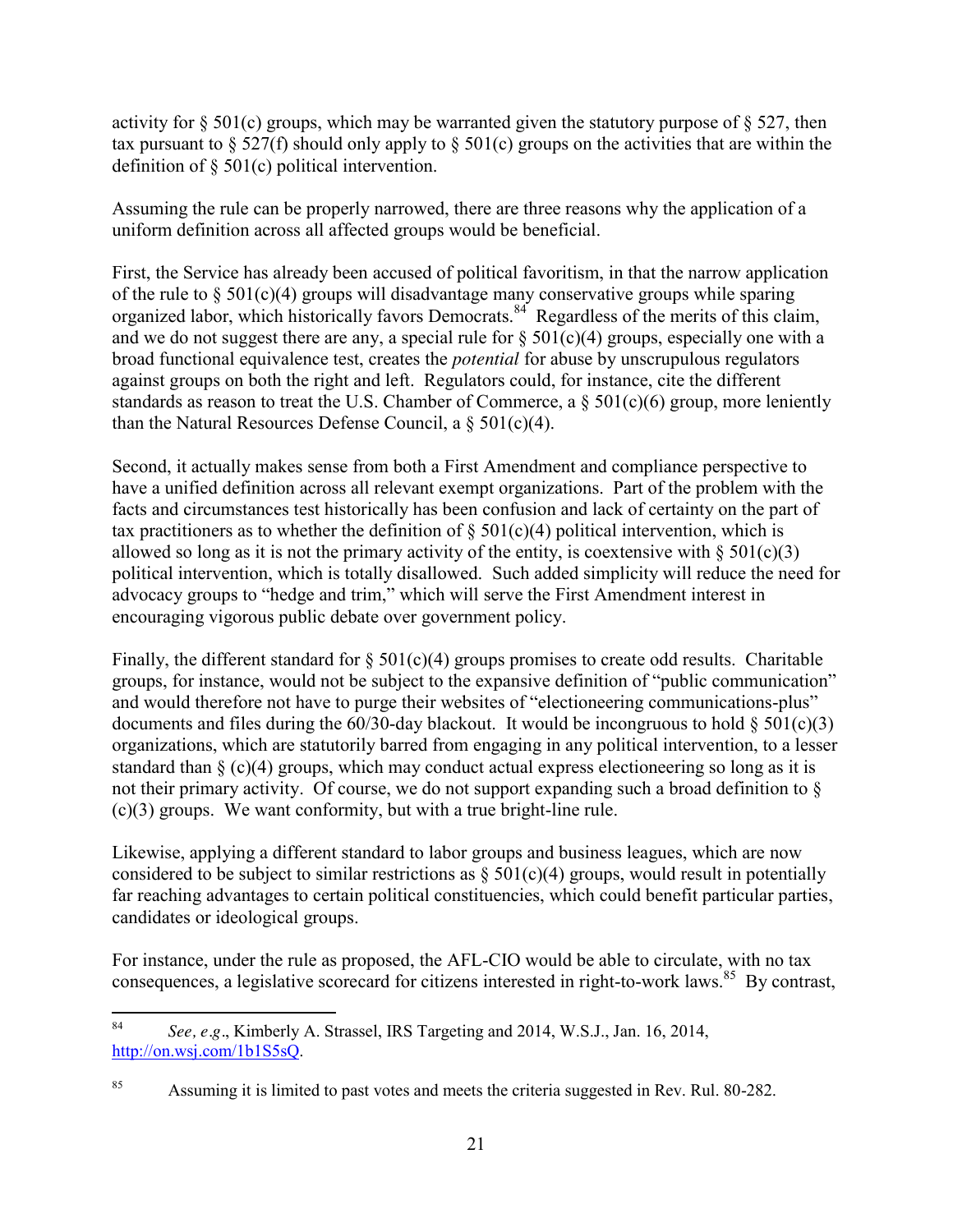Americans for Tax Reform, a group often critical of labor, would have to count its voter guides as CRPA. Likewise, the U.S. Chamber of Commerce would remain subject to the arguably narrower "facts and circumstances" test while MoveOn.org Civil Action or the American Association of Retired Persons ("AARP") would face the expanded IRS guidance and definition of CRPA.

## **VIII. The Service Should Abandon Both the Proposed Definition of CRPA** *and* **the "Facts and Circumstances" Test in Favor of a True Bright-Line Approach**

We believe the IRS can effectively address concern over anonymous express advocacy by social welfare groups without tamping down on issue advocacy. Consequently, we urge the Service to abandon both the approach in the proposed rule and the existing "facts and circumstances" test. We respectfully submit that the Service needs to offer a clear and easily interpreted rule on what constitutes express advocacy *and* a firm answer on how much such activity will result in denial or revocation of exempt status.<sup>86</sup>

Otherwise, the proposed rule threatens serious unintended consequences. It will result in selfcensorship of fully protected speech by tax-exempt organizations fearful of imperiling their exempt status through sharply worded issue communications. Such groups will be forced to radically curtail their speech on matters of public policy during the 60/30-day blackout periods, and, during the 60 days before a general election, will not be able to even mention a political party or parties represented in the election. They will also be significantly constrained in their ability to engage in non-partisan voter support efforts, which will, under the proposed rule, count against the permitted allowance of non-social welfare activity.

The definition of CRPA should be limited to public communications that use express terms of support for or opposition to a candidate or nominee for public office.<sup>87</sup> The rule should only apply to voter registration or GOTV material and voter guides if they themselves include express terms of advocacy. We recognize that the *Buckley* "magic words" list is illustrative, not exhaustive, but it must clearly protect all issue advocacy.<sup>88</sup>

<sup>87</sup> *Buckley v. Valeo*, 424 U.S. 1, 44 n.52 (1976).

<sup>&</sup>lt;sup>86</sup> We offer no opinion on that question in this submission. We expect that other commenters will suggest a sliding scale approach, where a higher percentage of allowable CPRA permits a more expansive definition and vice-versa. Because we believe that the definition of CRPA should be crystalline and limited as closely as possible to magic words express advocacy, we do not have a view on the quantitative question. Were the Service to adopt a magic words definition, we stand ready to help it work through the more difficult statutory and constitutional question of when and how Congress and the Service can limit express political advocacy by § (c)(4) groups in exchange for tax-exempt status. *Cf. Regan v. Taxation with Representation of Washington*, 461 U.S. 540 (1983) (upholding lobbying restriction on § (c)(3) groups); *Branch Ministries v. Rossotti*, 211 F.3d 137 (D.C. Cir. 2000) (finding no First Amendment violation on campaign intervention ban for § (c)(3) groups); *Christian Echoes Nat'l Ministry v. United States*, 470 F.2d 849 (10th Cir. 1972) (same).

<sup>88</sup> We hope to issue separate comments elaborating on our view of the *Buckley* test.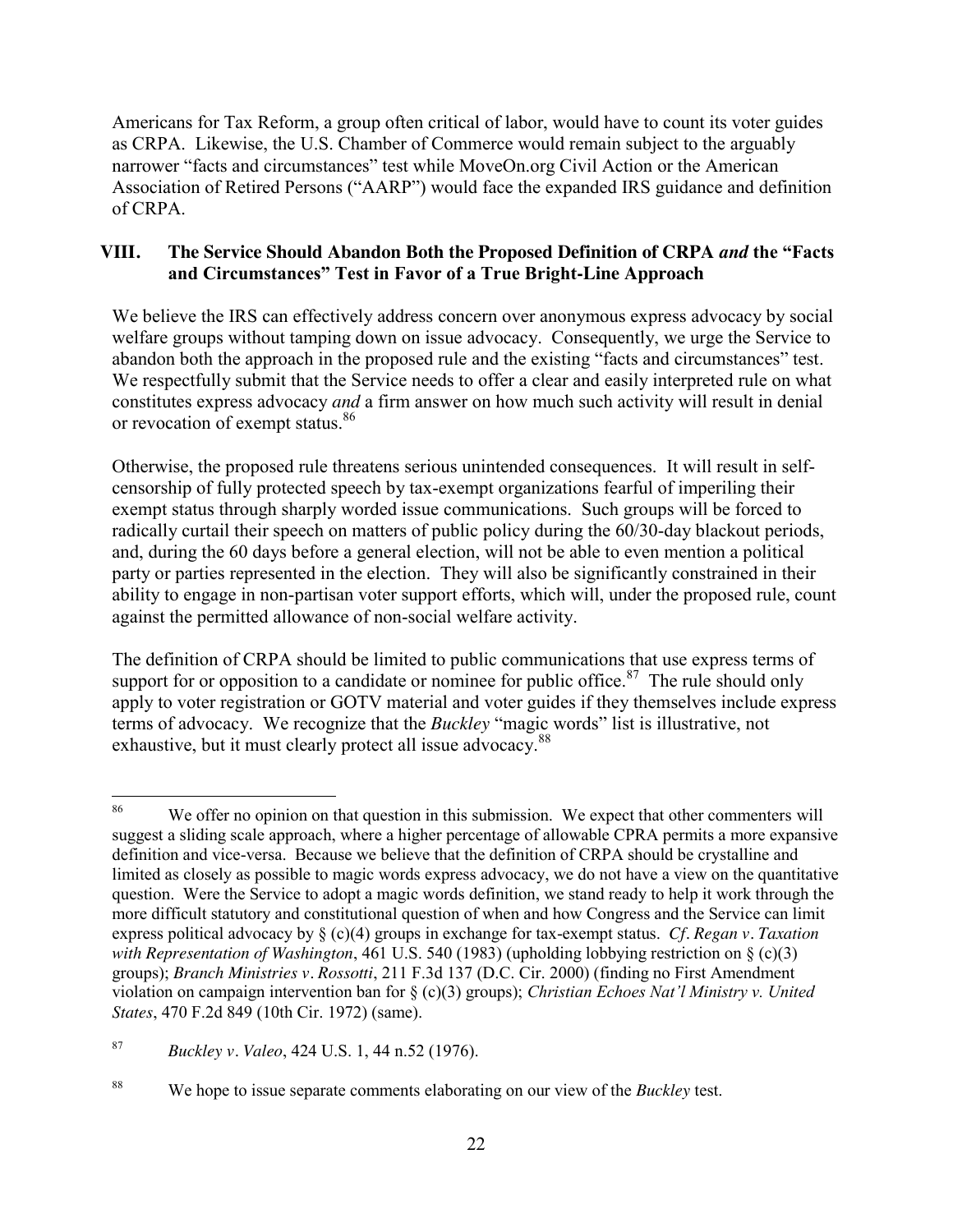In fashioning the express advocacy doctrine in election law, the Supreme Court was not wearing blinders. It knew full well that groups could devise "expenditures that skirted the restriction on express advocacy of election or defeat but nevertheless benefited [a] candidate's campaign."<sup>89</sup> It chose, however, to accept that risk rather than extend the restriction to all issue communications that could conceivably be seen by someone as a campaign ad.

The Court has adopted this "tie goes to the speaker, not the censor,"<sup>90</sup> perspective repeatedly in holding that protected speech that resembles unprotected speech cannot constitutionally be restricted to suppress unprotected speech.<sup>91</sup> The proposed rule unabashedly does so by covering issue advocacy that inherently poses no risk of unduly influencing voters or officials.

We acknowledge that the practical effect of the lack of a bright line rule under the tax code is different than the outright muzzle on electioneering communications in the BCRA. Here, § 501(c)(4) groups are allowed to engage in express advocacy, just not too much. BCRA, by contrast, was a flat ban on corporations and labor organizations, even as narrowed to apply only to functionally equivalent express advocacy.

Regardless, the harms of a tax restriction are nonetheless similar and perhaps worse. Though they can still engage in advocacy, both express and issue, exempt organizations are at risk of denial or revocation of their status for engaging in too much genuine issue advocacy even if they *avoid* express advocacy. That clearly gives the tie to the censor.

To be clear, denial or revocation of such status can prove harmful, especially for controversial groups that rely on assurances of anonymity to attract donors. Denial or revocation is also unwarranted for the thousands of legitimate social welfare organizations that avoid electioneering but engage in policy and legislative advocacy that tangentially implicates partisan politics through mention of candidates or nominees for public office.<sup>32</sup> Finally, the uncertainty generated by the proposed rule will disproportionately affect smaller and single-issue groups with limited resources. All of these consequences will chill or sanitize public debate over issues squarely in the public interest, which threatens to harm—not help—our policy outcomes.

89 *Buckley*, 424 U.S. at 45.

<sup>90</sup> *WRTL*, 551 U.S. 449, 474 (2007).

<sup>91</sup> *Ashcroft v. Free Speech Coalition*, 535 U.S. 234, 255 (2002) ("The argument, in essence, is that protected speech may be banned as a means to ban unprotected speech. This analysis turns the First Amendment upside down.").

<sup>92</sup> Interestingly, our understanding is that the only "be-on-the-lookout" targeted  $\S 501(c)(4)$  groups actually denied tax-exempt status were all state affiliates of Emerge America, a non-profit dedicated to training female Democratic candidates. (Several of the conservative groups whose applications were delayed withdrew, however.) The IRS found that their exclusive focus on Democrats provided a private benefit, not a community good. Oddly, while several of the denied groups' applications were pending, *other* state affiliates of the same group, engaged in the same activity, saw their applications granted, which just serves to further illustrate the danger in a non-bright-line approach. Stephanie Strom, 3 *Groups Denied Break By I.R.S. Are Named*, N.Y. Times, July 20, 2011.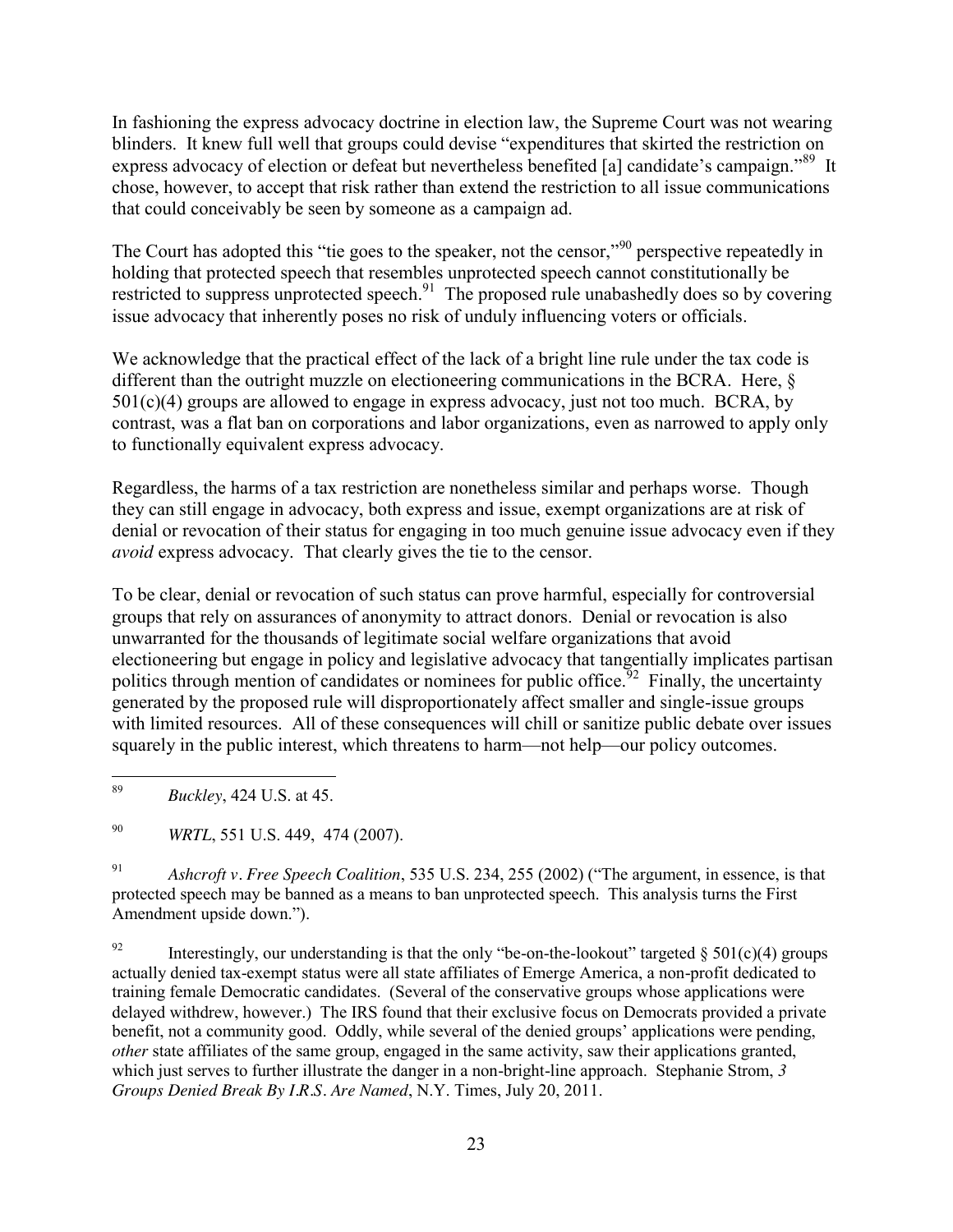Further, as a constitutional matter, while it is true that the courts apply a greater degree of deference to political speech regulations in the tax code,  $93$  and accepting for the sake of argument that this is appropriate, the rules governing what constitutes political intervention should still be limited to *political*—i.e., partisan—activities. And even if subject to a lesser standard of scrutiny than an outright prohibition on speech, such restrictions would still need to have an appropriate relationship to a legitimate or important government purpose.<sup>94</sup> In extending the definition of CRPA to concededly non-partisan activity, the Service cannot articulate such a purpose.

The Service's proposed rule also fails to provide a "safety valve" for protected speech, which the courts dismissing First Amendment challenges to tax provisions limiting political speech often cite in doing so.  $\frac{95}{3}$ 

In *Regan*, an unsuccessful challenge to the lobbying restriction in  $\S$  501(c)(3), the unanimous decision by the Supreme Court found that the lobbying restriction on charities is not an "unconstitutional condition" but a rational attempt to prevent the subsidization of direct lobbying through the use of donor-deductible contributions. Groups that want to engage in substantial lobbying are just required to do so through a separate but affiliated  $\delta$  501(c)(4) group where only the group enjoys the tax benefit. 96 That the Court said was okay.

In the *Regan* concurrence, however, Justices Blackmun, Marshall and Brennan stated plainly that the § 501(c)(3) lobbying restriction *absent* the § 501(c)(4) safety valve *would* have amounted to an unconstitutional condition.<sup>97</sup> As Justice Blackmun argued, "[i]f viewed in isolation, the lobbying restriction contained in § 501(c)(3) violates the principle . . . that the Government may not deny a benefit to a person because he exercises a constitutional right.<sup>"98</sup>

<sup>94</sup> *Regan v. Taxation With Representation*, 461 U.S. 540, 547 (1983).

<sup>95</sup> *See Alliance for Open Soc'y Int'l, Inc. v. U.S. Agency for Int'l Dev.*, 430 F. Supp.2d 222, 259 (S.D.N.Y. 2006) (using term "safety valve" to describe concurrence's reasoning in *Regan*), *aff'd*, 651 F.3d 218 (2d Cir. 2011), *aff'd*, 133 S. Ct. 2321 (2013).

<sup>96</sup> *Regan*, 461 U.S*.* at 544, 552 ("The constitutional defect that would inhere in § 501(c)(3) alone is avoided by § 501(c)(4). [Appellant] may use its present § 501(c)(3) organization for its nonlobbying activities and may create a  $\S 501(c)(4)$  affiliate to pursue its charitable goals through lobbying.... Given this relationship between § 501(c)(3) and § 501(c)(4), the Court finds that Congress' purpose in imposing the lobbying restriction was merely to ensure that 'no tax-deductible contributions are used to pay for substantial lobbying.'") (Blackmun, J., concurring).

<sup>97</sup> *Id.* at 552.

<sup>98</sup> *Id.* (internal citations omitted).

 <sup>93</sup> *See supra* note 86.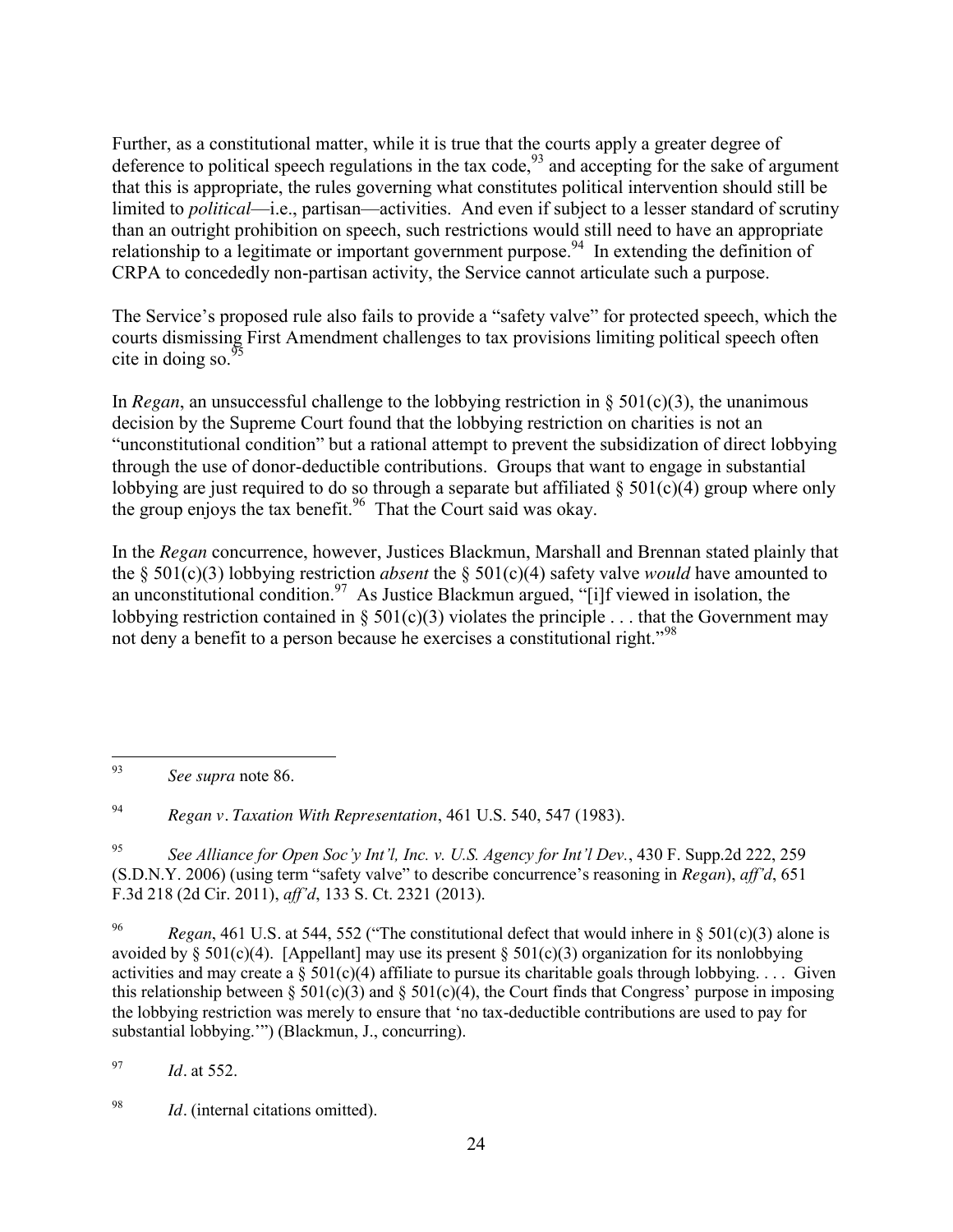There appears to be no such safety valve here and, indeed, the unconstitutional condition is different in kind, and much more serious, than forbearance from the use of donor-deductible contributions for lobbying activities.

The safety valve argument in the context of CRPA would be that a group that wants to have as its primary purpose the conduct of CRPA would presumably be treated as a § 527 group, subject to § 527's tax exemption. This might hold water under three conditions: (1) the proposed definition of CRPA were actually limited to express political advocacy; (2) the Service is correct that Congress intended to exclude political intervention from the definition of social welfare; and (3) Congress was able to do so without imposing an unconstitutional condition. But the definition of CRPA is not so limited and there is no indication that Congress intended to exclude *issue* advocacy from the definition of social welfare, and nor could it.<sup>99</sup>

So, aside from the different tax treatment of  $\S 501(c)(4)$  and  $\S 527$  groups, which, for the sake of argument, *might* be analogous to the difference between § (c)(3) and § (c)(4) groups in *Regan*, there is still one major difference between the two types of groups: § 527 groups have to *publicly disclose the identity of their donors*. The proposed definition of CRPA therefore places legitimate social welfare groups in a Catch-22; either they self-censor genuine issue advocacy or they disclose their donors. It is well and long established that forced donor disclosure for any controversial political group—even partisan groups—is unconstitutional.<sup>100</sup>

The proposed rule therefore may impose an unconstitutional condition on  $\S$  (c)(4) groups by forcing them to disclose their donors in exchange for tax-exempt status. This could present an unconstitutional condition even in the case of express political advocacy. It almost certainly does in the case of legitimate issue advocacy.

A true bright line test—limited to actual express advocacy—is the better approach.

# **IX. Conclusion**

In sum, the proposed "bright-line" rule offers a triple whammy for free speech. It suffers from an overabundance of clarity through application to virtually all legitimate issue advocacy during the 60/30-day blackout periods and the presidential rolling blackout. It repeats the sin of the "facts and circumstances" test through its application to all communications "susceptible of no

 <sup>99</sup> *See, e.g.*, *Notice*, *supra* note 1, at 71,540 (acknowledging that proposed rule will extend to nonpartisan voter guides, candidate events, etc.).

<sup>100</sup> *See McIntyre v. Ohio Elections Comm'n*, 514 U.S. 334 (1995) (recognizing constitutional right to distribute anonymous campaign literature); *Brown v. Socialist Workers '74 Campaign Committee*, 459 U.S. 87 (1982) (requiring exemption from donor disclosure for controversial groups subject to reprisal or harassment); *Nat'l Assoc. for the Advancement of Colored People v. Alabama*, 357 U.S. 449 (1958) (prohibiting state from requiring donor disclosure as condition for in-state operation). *NAACP* also expressly recognized that tax policy burdening speech could pose as severe a First Amendment concern as a direct restriction. *Id.* at 461 ("Statutes imposing taxes upon rather than prohibiting particular activity have been struck down when perceived to have the consequence of unduly curtailing the liberty of freedom of press assured under the Fourteenth Amendment.").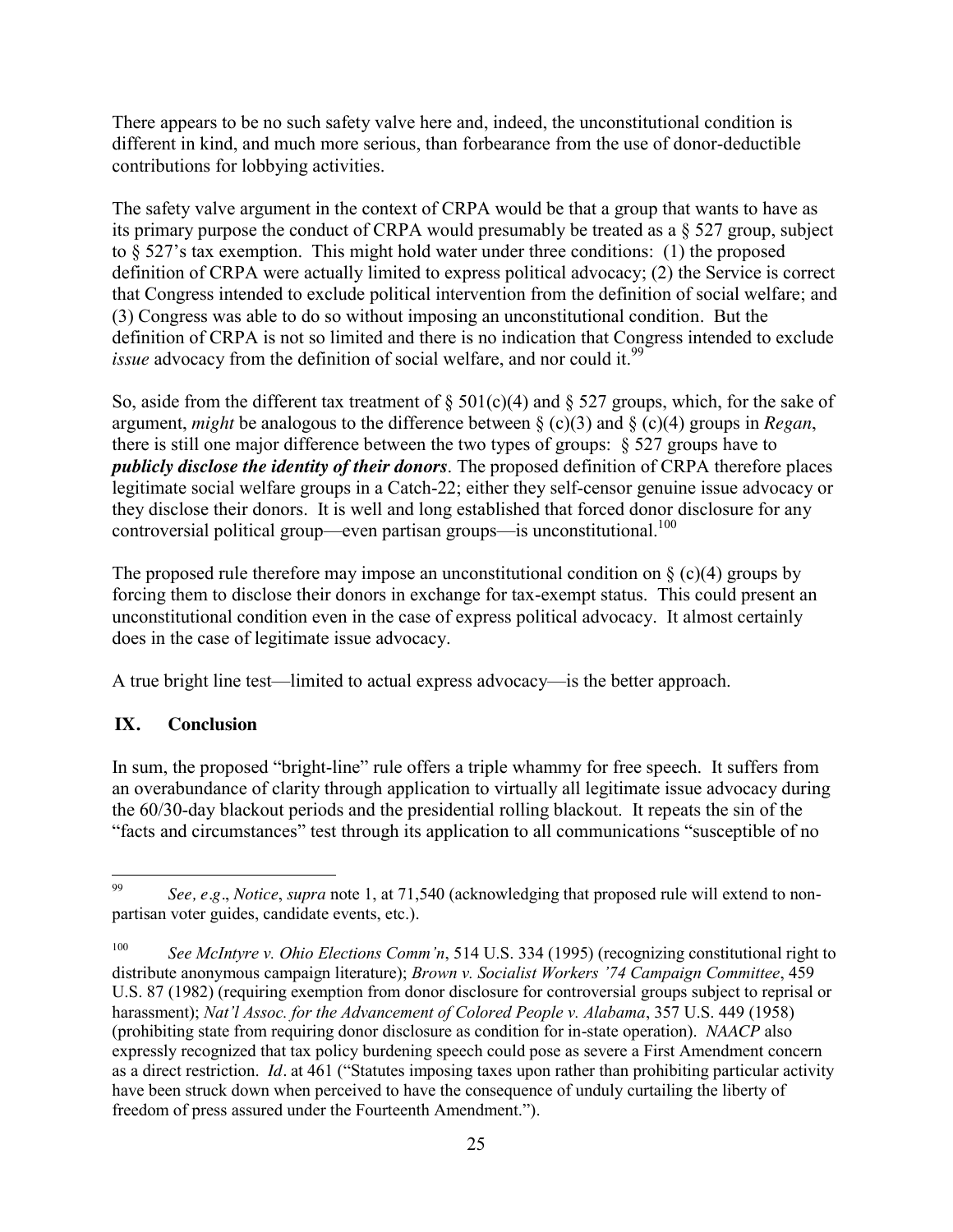reasonable interpretation" other than express advocacy. And, it paints with too broad a brush in its proposed application to unbiased and non-partisan voter registration activity, GOTV drives, voter education guides and candidate forums.

We have no doubt that the Service is acting with the best of intentions, but the proposed rule threatens to discourage or sterilize an enormous amount of political discourse in America.

\* \* \*

We look forward to working with the Service to address these concerns. Please do not hesitate to contact Legislative Counsel/Policy Advisor Gabe Rottman at [grottman@aclu.org](mailto:grottman@aclu.org) or 202-544-1681 if you have any questions or comments.

Sincerely,

Laura W. Shurphy

Laura W. Murphy Director, Washington Legislative Office

Gabriel Rottman Legislative Counsel/Policy Advisor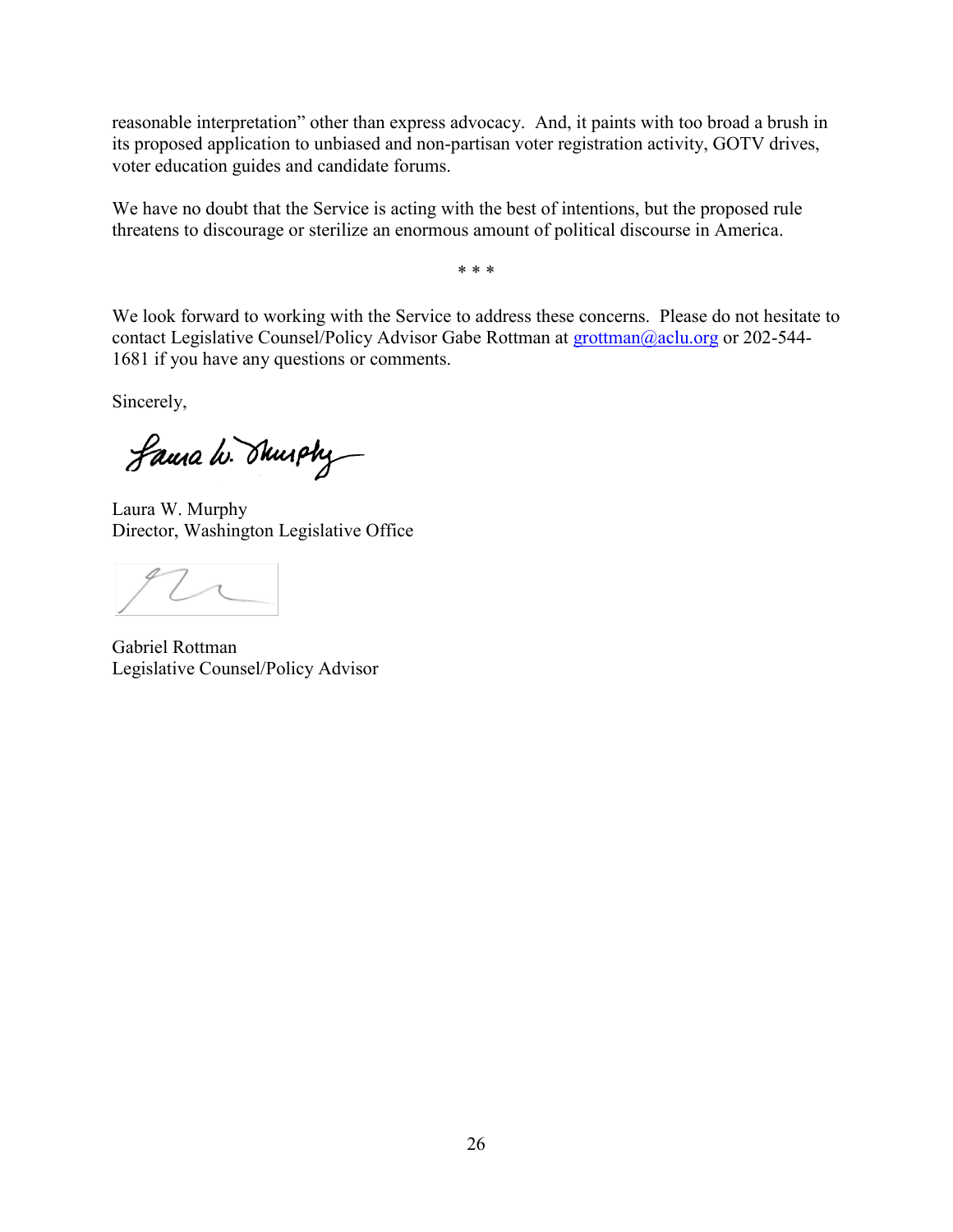# **Appendix I: 1972 ACLU Busing Ad (Text Follows on Next Page)<sup>101</sup>**

1058

366 FEDERAL SUPPLEMENT





<sup>&</sup>lt;sup>101</sup> *See supra* note 52 and accompanying text.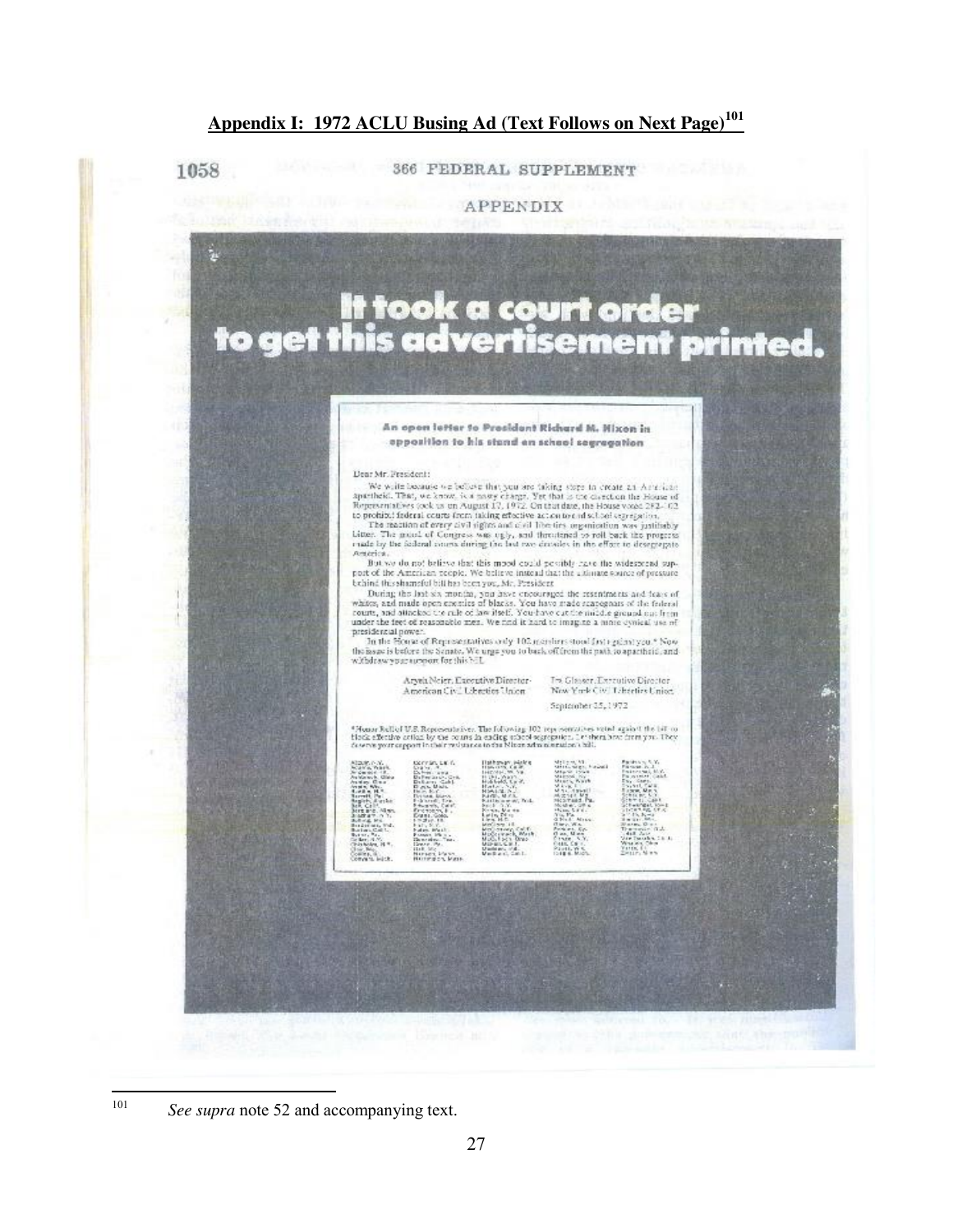#### **Appendix I (cont'd)**

#### **It took a court order to get this advertisement printed.**

#### **An open letter to President Richard M. Nixon in opposition to his stand on school segregation.**

Dear Mr. President:

We write because we believe that you are taking steps to create an American apartheid. That, we know, is a nasty charge. Yet that is the direction the House of Representatives took us on August 17, 1972. On that date, the House voted 282-102 to prohibit federal courts from taking effective action to end school segregation.

The reaction of every civil rights and civil liberties organization was justifiably bitter. The mood of Congress was ugly, and threatened to roll back the progress made by the federal courts during the last two decades in the effort to desegregate America.

But we do not believe that this mood could possibly have the widespread support of the American people. We believe instead that the ultimate source of pressure behind this shameful bill has been you, Mr. President.

During the last six months, you have encouraged the resentments and fears of whites, and made open enemies of blacks. You have made scapegoats of the federal courts, and attacked the rule of law itself. You have cut the middle ground out from under the feet of reasonable men. We find it hard to imagine a more cynical use of presidential power.

In the House of Representatives only 102 members stood fast against you.\* Now the issue is before the Senate. We urge you to back off from the path to apartheid, and withdraw your support for this bill.

\* Honor Roll of U.S. Representatives. The following 102 representatives voted against the bill to block effective action by the courts in ending school segregation. Let them hear from you. They deserve your support in their resistance to the Nixon administration's bill.

Aryeh Neier, Executive Director American Civil Liberties Union

Ira Glasser, Executive Director New York Civil Liberties Union

September 25, 1972

[HONOR ROLL LIST]